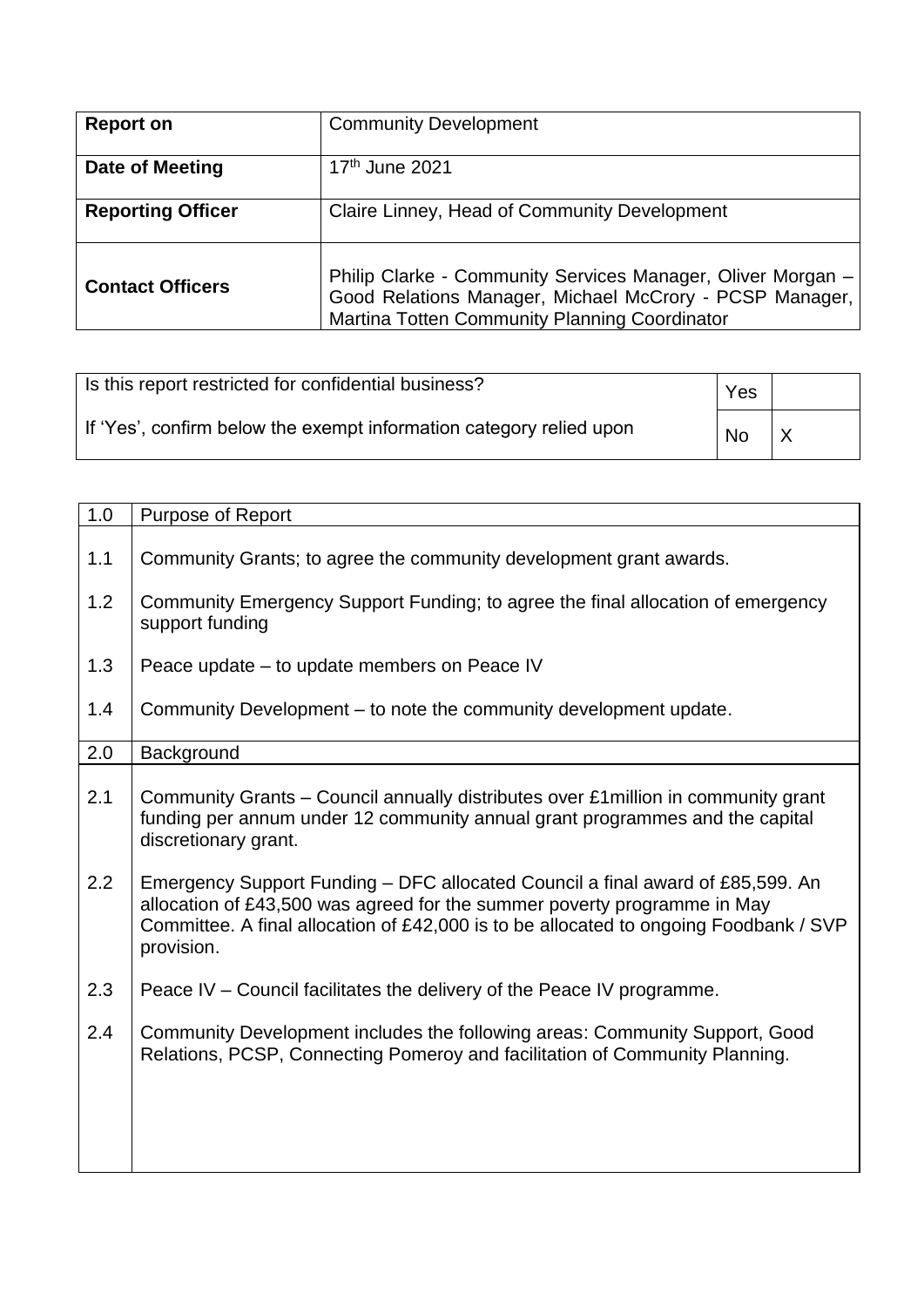| 3.0 | Main Report                                                                                                                                                                                                                                                                                                                                                                                                                                                                                                              |  |  |  |  |
|-----|--------------------------------------------------------------------------------------------------------------------------------------------------------------------------------------------------------------------------------------------------------------------------------------------------------------------------------------------------------------------------------------------------------------------------------------------------------------------------------------------------------------------------|--|--|--|--|
| 3.1 | Community Grants – Council delivers the community grants across a number of<br>themes - community development general, arts, heritage, community venues, sports<br>and sports capital. The grants are delivered along with arts and leisure departments of<br>Council. Total grants to strategic groups is 74, to small group development is 108 to<br>date (some rolling and further ones to complete), and to capital is 32. Please refer to<br>Appendix 1 for grant awards.                                           |  |  |  |  |
|     | Summary allocations:                                                                                                                                                                                                                                                                                                                                                                                                                                                                                                     |  |  |  |  |
|     | The strategic grants are allocated on a 3 year rolling programme, with 2021 - 2022 as<br>year 2.                                                                                                                                                                                                                                                                                                                                                                                                                         |  |  |  |  |
|     | 1. Strategic Community Development, £36,450, 8 awards, budget £45,000. Two<br>amendments from previous; one organization is no longer operational and a<br>second organization has taken over a greater area of delivery. Remainder of<br>budget £8550 to strategic sports, and sports development.                                                                                                                                                                                                                      |  |  |  |  |
|     | 2. Strategic Community Arts £85,000, 6 grant awards, budget £85,000.                                                                                                                                                                                                                                                                                                                                                                                                                                                     |  |  |  |  |
|     | 3. Strategic Sports £78,065, 7 grant awards, budget £75,000, one additional<br>application from Netball NI. £3,065 overspend to be offset from strategic<br>community development.                                                                                                                                                                                                                                                                                                                                       |  |  |  |  |
|     | 4. Strategic Events; a total of 9 awards to a value of £44,000. Budget £75,000<br>(£10,000 of this is from good relations). Note to hold this budget in the instance<br>Council does not receive DFC festival funding of £28,800 (this was not<br>allocated last year to Councils due to social distancing, no confirmation this<br>year to date). The above events will be subject to the governing body or event<br>organiser seeking permission to deliver with social distancing requirements and<br>own risk plans. |  |  |  |  |
|     | 5. Venues - £81,000, 44 awards, budget £80,000. Two amendments from<br>previous; one group decided to transfer to small arts, culture, heritage grant<br>and a new venue has been developed as part of the Rural Development<br>Community Service Centre programme.                                                                                                                                                                                                                                                      |  |  |  |  |
|     | All of the above allocations to be provided to groups as an upfront payment with<br>flexibility provided for usage targets, as per previous years to allow groups to pay<br>continuing overheads and sustain into the future. Claims will continue to be<br>processed based on full allocation of spend.                                                                                                                                                                                                                 |  |  |  |  |
|     | 6. Community, Culture, Arts & Heritage Development; a total of 150 awards to a<br>value of £129,480, budget £130,000– Three ineligible applications, 2 being<br>double category and 3 ineligible.                                                                                                                                                                                                                                                                                                                        |  |  |  |  |
|     | Funding to be allocated based on 50% advance (pending group request) and claims<br>as per delivery.                                                                                                                                                                                                                                                                                                                                                                                                                      |  |  |  |  |
|     |                                                                                                                                                                                                                                                                                                                                                                                                                                                                                                                          |  |  |  |  |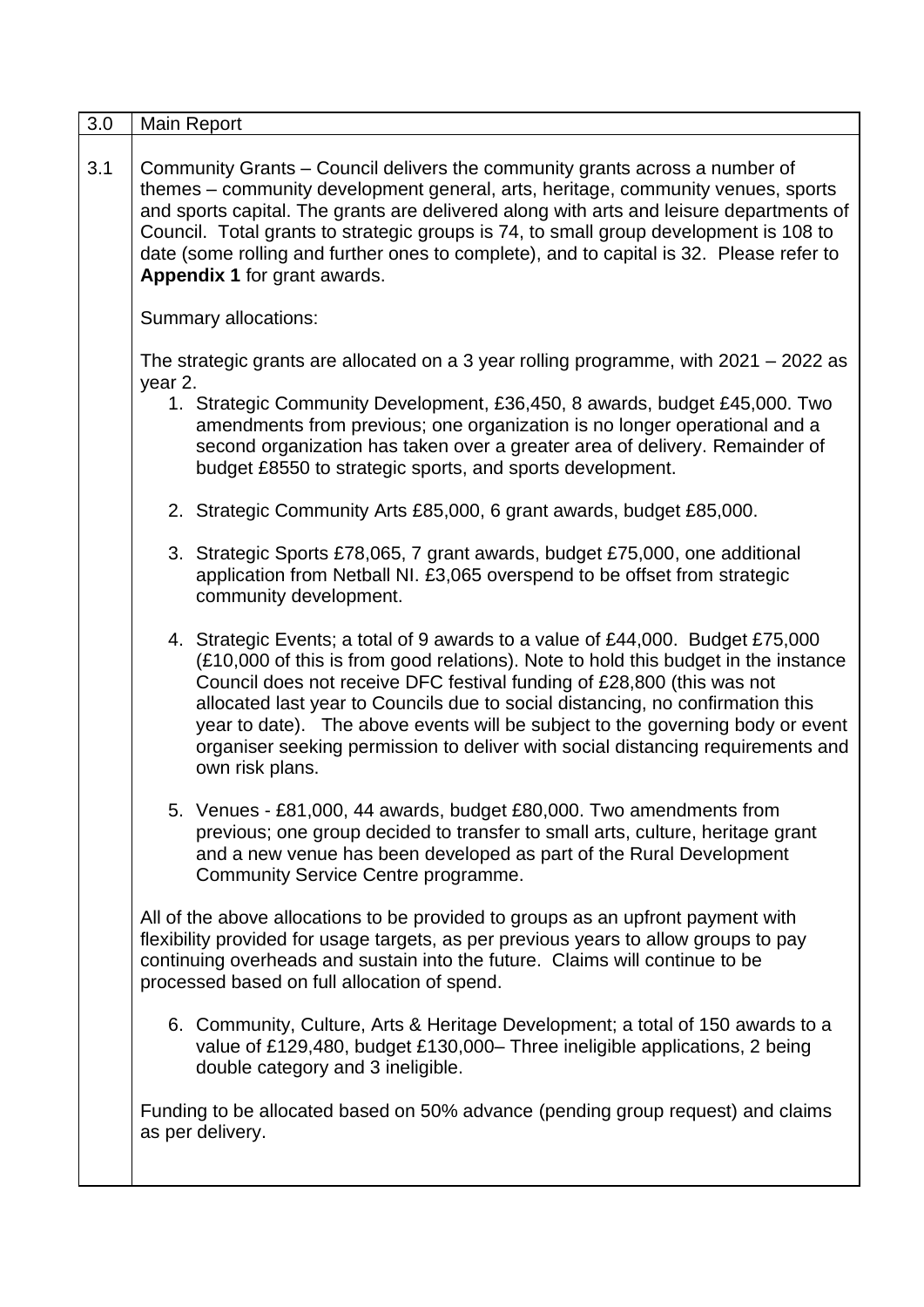|     | 7. Sports Capital with Sports & Leisure Section; a total of 32 awards to a value of<br>£100,568 with a budget of £120,000; reallocate balance (£19,432) to small<br>sports development.                                                                                                                                                                                                                                                                                                                                   |
|-----|---------------------------------------------------------------------------------------------------------------------------------------------------------------------------------------------------------------------------------------------------------------------------------------------------------------------------------------------------------------------------------------------------------------------------------------------------------------------------------------------------------------------------|
|     | Sports Development with Sports & Leisure Section; a total of 57 awards to a<br>value of £62,084 - one ineligible as not a recognised Sports, two did not meet<br>minimum threshold. To be redirected to festivals. Total budget £30,000;.<br>Overspend £32,084 to be allocated £8,000 from sports representative as don't<br>expect full spend this year, £19,432 from sports capital & remainder from CD<br>Strategic £5485                                                                                              |
|     | 8. Good Relations; one application and one award at a value of £700. Budget<br>£35,000. This is a rolling programme.                                                                                                                                                                                                                                                                                                                                                                                                      |
|     | Funding to be allocated to small sports development and good relations based on<br>50% advance (based on request from Group).                                                                                                                                                                                                                                                                                                                                                                                             |
|     | 9. Local Community Festivals; Opened May, to come to Committee for<br>recommendations in July.                                                                                                                                                                                                                                                                                                                                                                                                                            |
|     | 10. Sports Representative Grant; No applications. This is a rolling programme.                                                                                                                                                                                                                                                                                                                                                                                                                                            |
|     | 11. Festive Lights Grant; this will be allocated in July as per last year awards per<br>village settlement.                                                                                                                                                                                                                                                                                                                                                                                                               |
|     | 12. Schools Sports Grant; this will open in due course, budget £10,000.                                                                                                                                                                                                                                                                                                                                                                                                                                                   |
| 3.2 | <b>Emergency Support Funding DFC</b><br>It is proposed to allocate the remaining emergency support funding of £42,000 to the<br>following areas, pending demand and continued monitoring of support claims to date,<br>to allow continued support to Foodbanks and SVP's who have been helping those<br>most in need. The support period will be over the summer months.                                                                                                                                                  |
|     | Dungannon-£10,000 - SVP and Vineyard<br>Cookstown-£10,000 - SVP<br>Magherafelt-£8,000 - Hope and SVP<br>Coalisland-£5,000 - Coalisland Foodbank and SVP<br>Maghera-£5,000 - The Link and SVP<br>Clogher Valley- £4,000 - Hope/FMT and SVP<br><b>Total £42,000</b>                                                                                                                                                                                                                                                         |
| 3.3 | Peace IV<br>Council submitted a proposal to Peace IV, as previously agreed by Council, for the<br>development of shared space outdoor activity spaces in our main towns. The funding<br>is to support outdoor activity and social distancing for extended periods of time, and<br>includes awnings, barriers, heaters, seating and planters. The locations are<br>Dungannon (in front of Hill of The O'Neill and Ranfurly House), Cookstown (side of<br>Burnavon), Magherafelt (Diamond), Coalisland (at start of Canal). |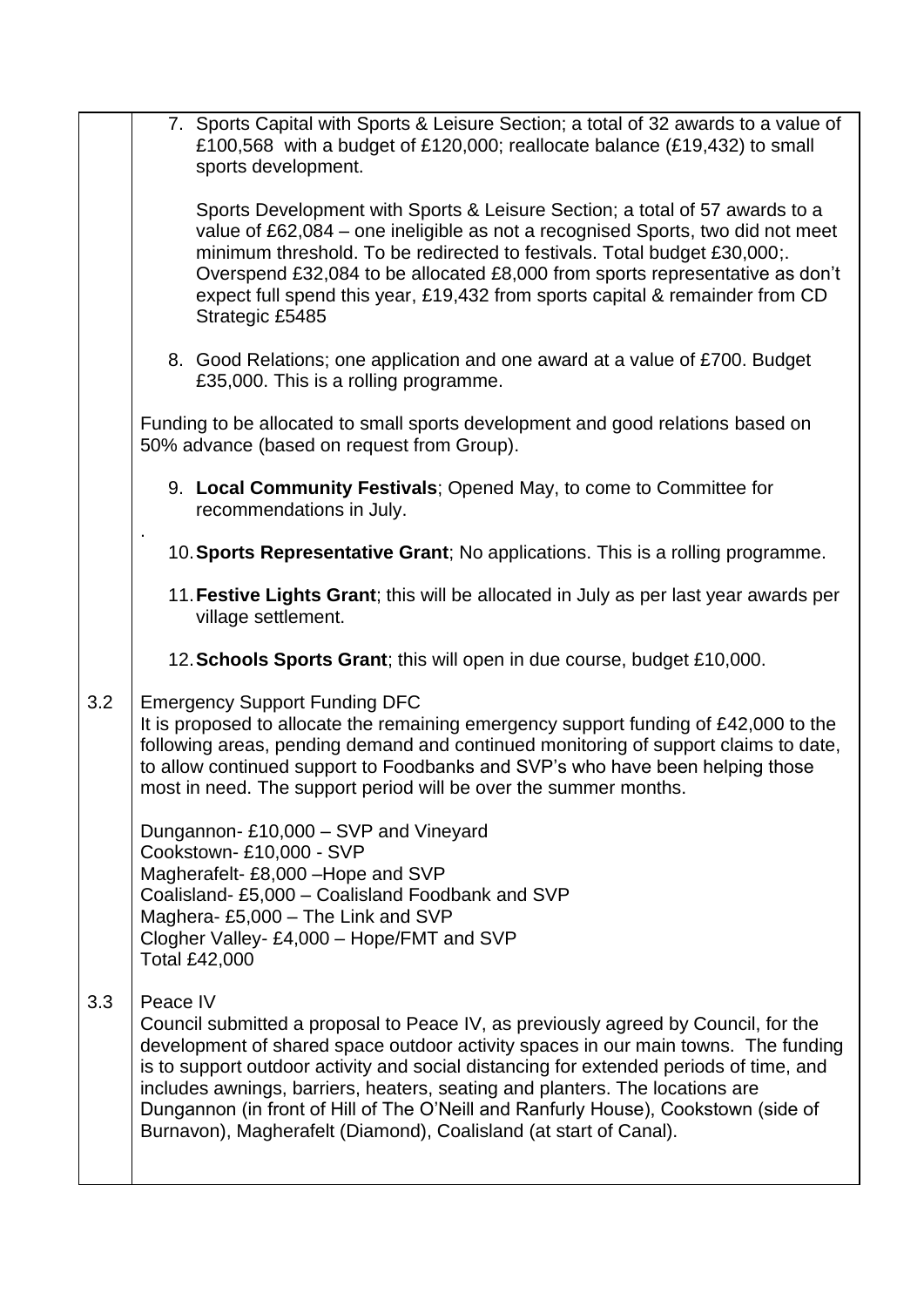|     | The proposal has been successful at a value of £298,000 alongside programme<br>funding to allow the engagement of young people through cross community contact at<br>a value of £62,400.                                                                                                                                                                                                             |
|-----|------------------------------------------------------------------------------------------------------------------------------------------------------------------------------------------------------------------------------------------------------------------------------------------------------------------------------------------------------------------------------------------------------|
|     | An extension has been allowed to the Peace IV programme to December 2021 to<br>allow for all activity to complete.                                                                                                                                                                                                                                                                                   |
| 3.4 | <b>Community Development Update</b>                                                                                                                                                                                                                                                                                                                                                                  |
|     | <b>Community Support</b><br>The Community Support team continues to work with groups regarding the delivery of<br>grants to respond to their communities.                                                                                                                                                                                                                                            |
|     | <b>Grants Update</b><br>Festival Grant open at present with recommendations to committee in July.                                                                                                                                                                                                                                                                                                    |
|     | <b>Emergency Support Funding</b><br>The leisure vouchers are being allocated to young people on FSM's via the post<br>primary school.                                                                                                                                                                                                                                                                |
|     | The play engagement programme is in development.  Please note an update to the<br>play programme. At present the EA is allocating up to £5000 to schools to run summer<br>schemes. The programme is now closed and a number of schools are delivering to<br>the same target audience as Council proposed programme.                                                                                  |
|     | Dungannon area - all of the primary schools in the Dungannon area are planning on<br>delivering summer schemes in July and August. To avoid duplication and support the<br>schools provide for a larger number of children it is proposed to provide the play<br>facilitators and some refreshments to the school summer schemes to allow for<br>additional children rather than duplicate sessions. |
|     | Magherafelt area – one primary school in Magherafelt is delivering a summer scheme<br>Magherafelt primary school. It is proposed to deliver facilitation to support this<br>summer scheme and run the other sessions at MUSA targeting the other 2 primary<br>school children.                                                                                                                       |
|     | Cookstown area – as previous, if schools are not delivering summer schools TBC.                                                                                                                                                                                                                                                                                                                      |
|     | Areas Maghera and Fivemiletown – again one school in each area is delivering a<br>summer scheme and facilitators would be provided and then another session<br>arranged in each area (Maghera Leisure Centre and FMT Youth Annex) to target the<br>other school children. Coalisland is as per previous at Gortgonis.                                                                                |
|     | <b>Good Relations</b><br>Good Relations is currently delivering the new Plan for 2021 – 2022.                                                                                                                                                                                                                                                                                                        |
|     | Peace IV Local Action Plan – Delivery of the grants and programmes are continuing,<br>an extension has been provided to allow completion for September 2021 where<br>possible. A blend of online and direct delivery will take place over the summer in line<br>with social distancing guidance.                                                                                                     |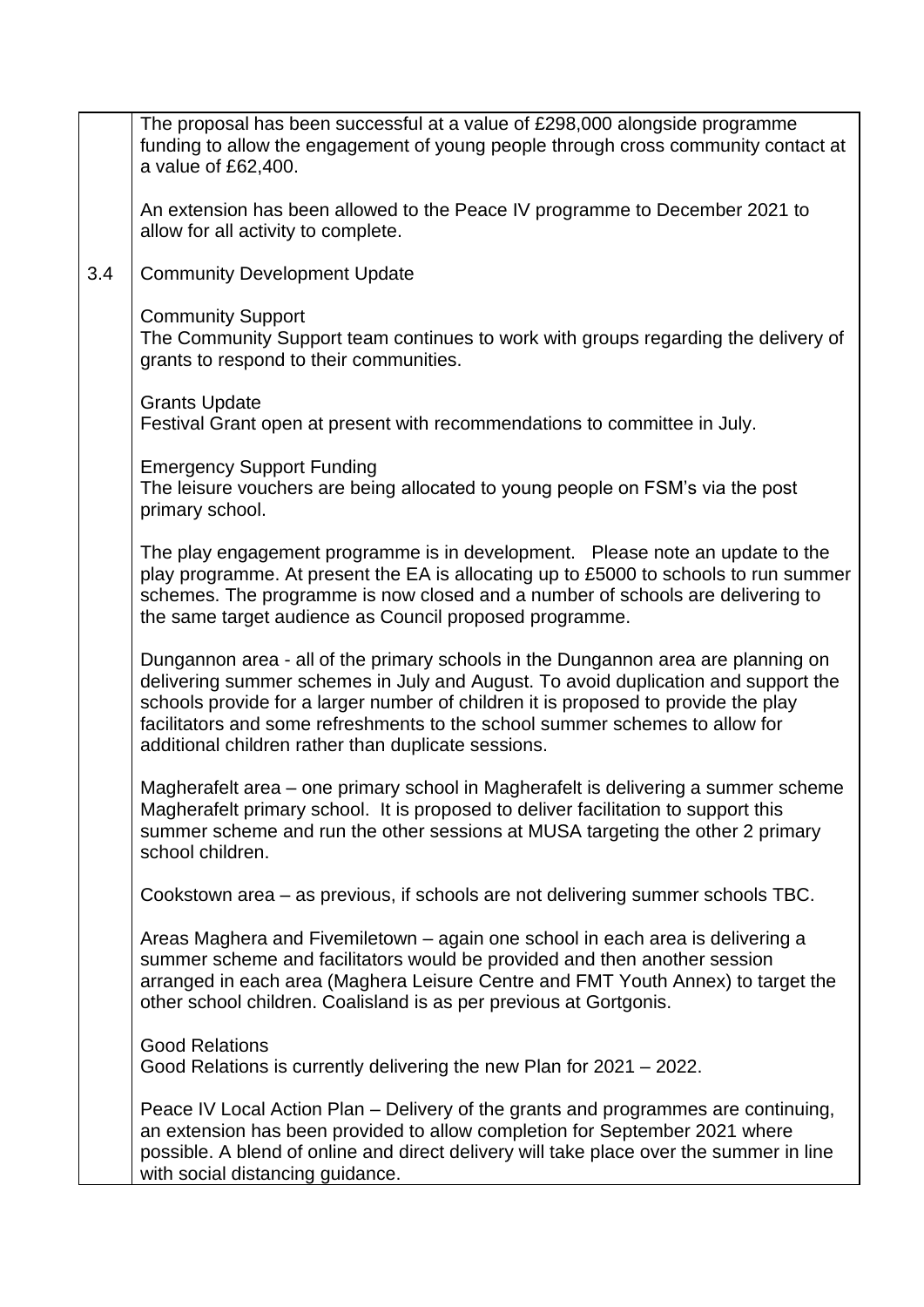| 4.0 | Connecting Pomeroy – Design to stage 4 is near completion in consultation with the<br>partner groups. Design concepts for the Forest and Public realm are available upon<br>request to view.<br>The PCSP Plan 2021 - 2022 is currently being delivered.<br>Please see attached PCSP minutes for information in Appendix 2.<br><b>Other Considerations</b>                                                                                                                                                                                                        |
|-----|------------------------------------------------------------------------------------------------------------------------------------------------------------------------------------------------------------------------------------------------------------------------------------------------------------------------------------------------------------------------------------------------------------------------------------------------------------------------------------------------------------------------------------------------------------------|
| 4.1 | <b>Financial &amp; Human Resources Implications</b>                                                                                                                                                                                                                                                                                                                                                                                                                                                                                                              |
| 4.2 | Grants<br>1. Strategic Arts £85,000<br>2. Strategic Community Development £36,400<br>3. Strategic Sports £78,065<br>4. Strategic Events £44,000 (remaining budget to be held)<br>5. Venues £81,000<br>6. Community, Arts and Heritage Development Grant £129,480<br>7. Sports Development Grant £62,084<br>8. Sports Capital Grant £100,568<br>9. Good Relations £700<br>Emergency Support Funding £42,000 DFC and £20,000 Good Relations Poverty<br>programme<br><b>Professional Support</b><br>None<br><b>Equality and Good Relations Implications</b><br>None |
| 4.3 | <b>Risk Management Implications</b><br>None                                                                                                                                                                                                                                                                                                                                                                                                                                                                                                                      |
| 5.0 | <b>Recommendation(s)</b>                                                                                                                                                                                                                                                                                                                                                                                                                                                                                                                                         |
| 5.1 | To agree the Community Grant Awards                                                                                                                                                                                                                                                                                                                                                                                                                                                                                                                              |
| 5.2 | To agree the Emergency Support Funding                                                                                                                                                                                                                                                                                                                                                                                                                                                                                                                           |
| 5.3 | To note the Peace IV Update                                                                                                                                                                                                                                                                                                                                                                                                                                                                                                                                      |
| 5.4 | To note the Community Development update                                                                                                                                                                                                                                                                                                                                                                                                                                                                                                                         |
| 6.0 | <b>Documents Attached &amp; References</b>                                                                                                                                                                                                                                                                                                                                                                                                                                                                                                                       |
| 6.1 | <b>Appendix 1 Community Grants</b><br><b>Appendix 2 PCSP Minutes</b>                                                                                                                                                                                                                                                                                                                                                                                                                                                                                             |
|     |                                                                                                                                                                                                                                                                                                                                                                                                                                                                                                                                                                  |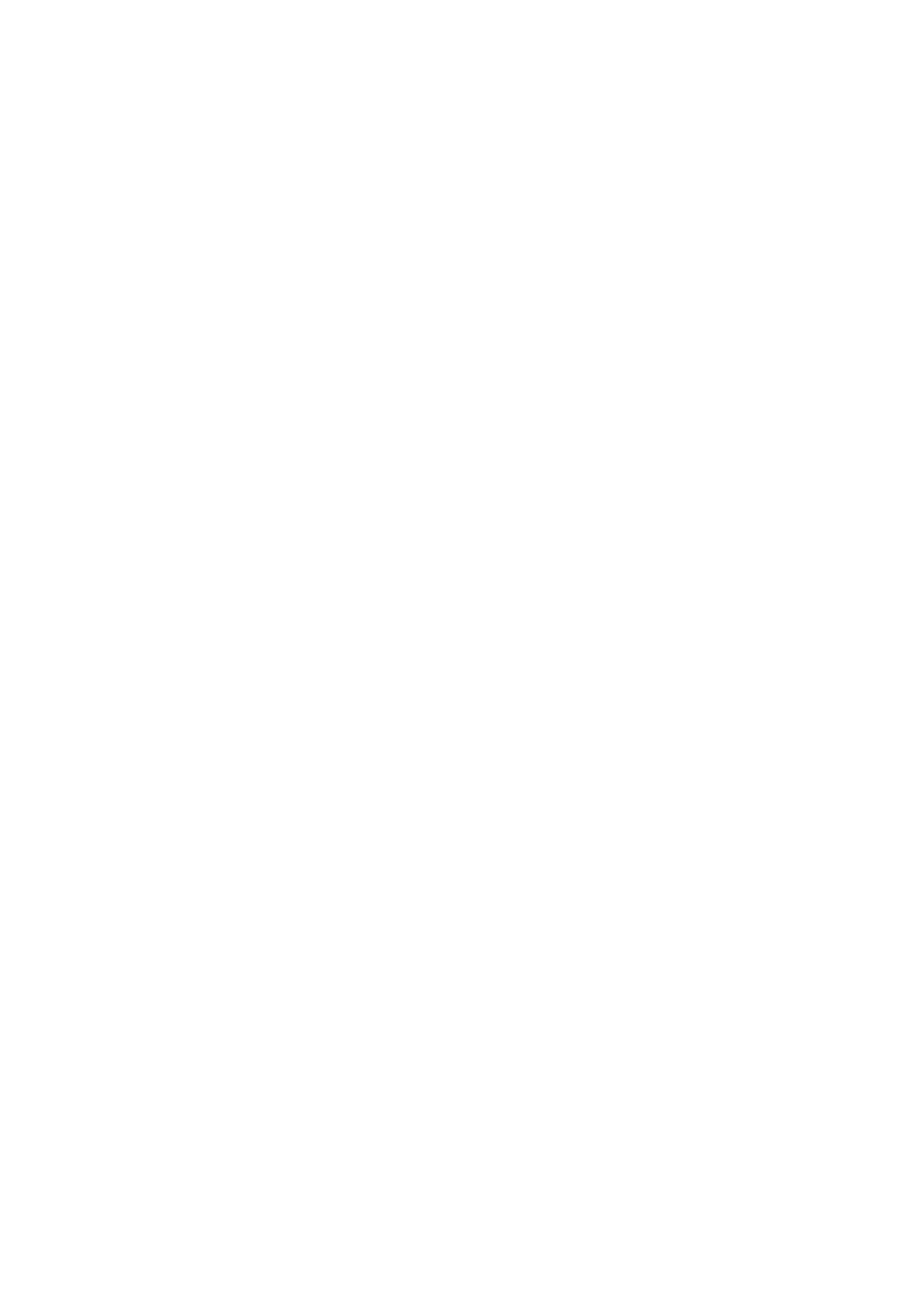## **Appendix 1 – Grant Award Recommendations**

| No             | <b>Organisation Name</b>                | <b>Title Of Event/project</b>            |   | <b>Band   Request   Award</b> |         |
|----------------|-----------------------------------------|------------------------------------------|---|-------------------------------|---------|
|                | <b>Bardic Theatre</b>                   | <b>Bardic Theatre Productions</b>        |   | £20,000                       | £20,000 |
| $\overline{2}$ | Brantry Area Rural Dev Assoc (BARD)     | Bard Arts & Culture Programme            |   | £12,150                       | £5,000  |
| 3              | <b>Carntogher Community Association</b> | <b>Carntogher Community Arts Project</b> | 2 | £20,000                       | £17,500 |
|                | <b>Craic Theatre and Arts Centre</b>    | Accessible Arts For All                  |   | £20,000                       | £20,000 |
| 5              | Glasgowbury                             | <b>Cornstore Creative Hub</b>            | 3 | £20,000                       | £15,000 |
| 6              | Open Door t/a The Hub BT80              | The Hub Community Arts                   | 6 | £10,000                       | £7,500  |
|                |                                         |                                          |   | <b>Total</b>                  | £85,000 |
|                |                                         |                                          |   | <b>Budget</b>                 | £85,000 |

### **Strategic Arts & Culture Grant (Maximum £20,000)**

| Score | <b>Band</b> | Award   |
|-------|-------------|---------|
| 30-39 |             | £5,000  |
| 40-49 | 6           | £7,500  |
| 50-59 | 5           | £10,000 |
| 60-69 | 4           | £12,500 |
| 70-79 | 3           | £15,000 |
| 80-89 | 2           | £17,500 |
|       |             | £20,000 |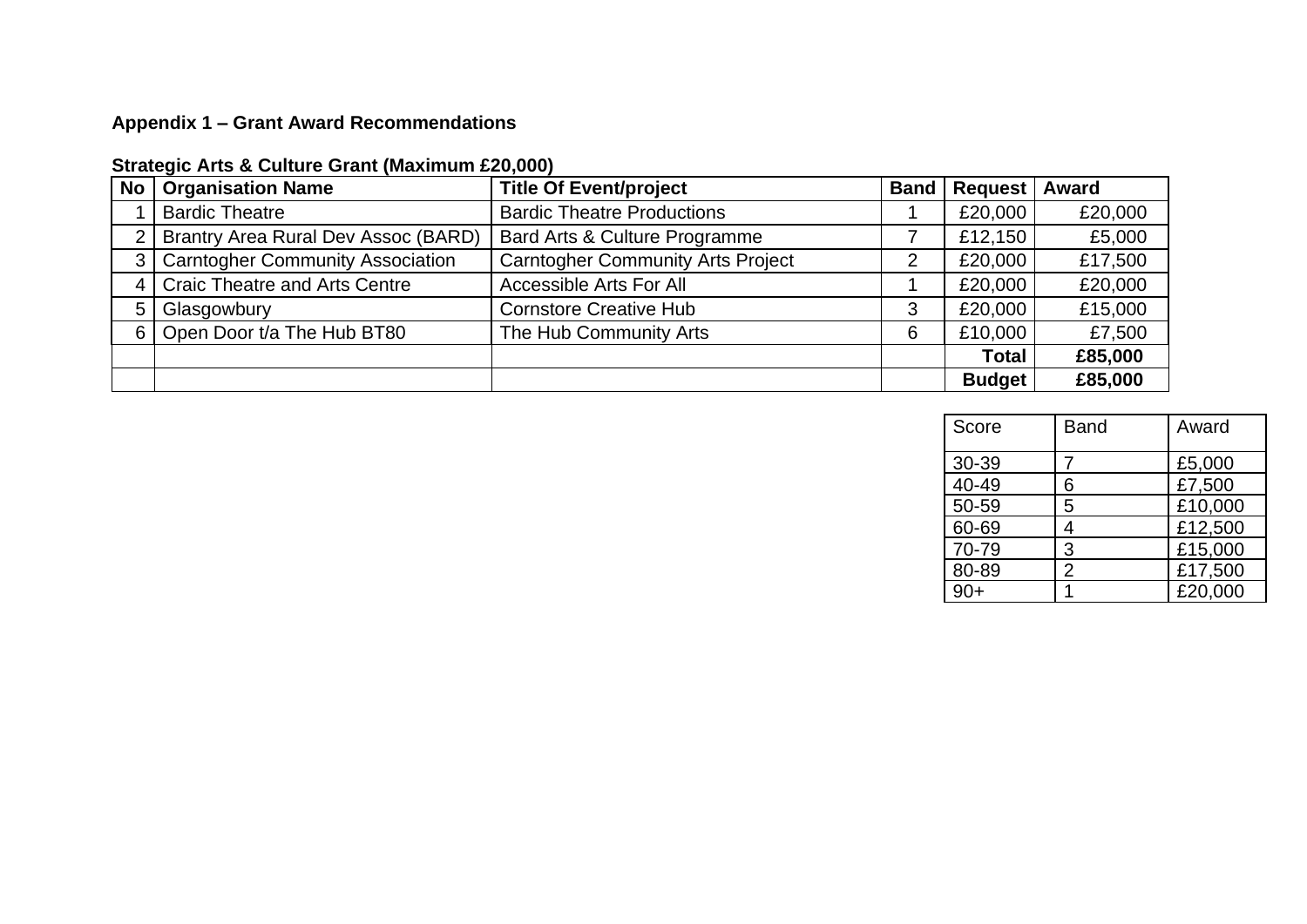| No     | <b>Organisation Name</b>              | <b>Title Of Event/project</b>              | <b>Band</b> | <b>Requested</b>      | <b>Awarded</b> |
|--------|---------------------------------------|--------------------------------------------|-------------|-----------------------|----------------|
|        |                                       | Mid Ulster Community Development           |             |                       |                |
|        | (COSTA & CWSAN)<br><b>COSTA</b>       | Support Service 2021 / 2022                |             | £8,000                | £8,000         |
| 2      | <b>First Steps Women's Centre</b>     | Money Management Programme                 | 3           | £8,000                | £6,000         |
| 3      | <b>Hope Magherafelt</b>               | CAP Debt Centre, Magherafelt Foodbank      | 4           | £5,350                | £3,000         |
|        | Mid Ulster Community Services Ltd T/A |                                            |             |                       |                |
|        | Out & About Community Transport with  | Community access/ Transport for            |             |                       |                |
| 4      | <b>CDM Community Transport</b>        | <b>Wheelchair Users</b>                    | 4           | £8,000                | £5,000         |
| 5      | <b>Mid Ulster Volunteer Centre</b>    | Mid Ulster Volunteer support               | 3           | £8,000                | £6,000         |
|        |                                       | <b>Training and Development Programmes</b> |             |                       |                |
| 6      | Mid-Ulster Women's Aid                | for vulnerable people                      | 5           | £8,000                | £4,000         |
|        |                                       | The Rural Centre: Erasmus+ Funding,        |             |                       |                |
|        | <b>The Rural Centre</b>               | Training /sharing between regions          | 4           | £2,400                | £1,450         |
|        |                                       | Your Rights Your Voice Your Say -          |             |                       |                |
| 8      | Willowbank                            | lobbying and support                       | 6           | £8,000                | £3,000         |
|        |                                       |                                            |             | <b>Total</b>          | £36,450        |
|        |                                       |                                            |             | <b>Budget</b>         | £45,000        |
| $\sim$ | $\mathbf{A}$ $\mathbf{A}$             |                                            |             | <b>Underspend U/S</b> | £8,550         |

### **Strategic Community Development (Maximum £8,000)**

| Score | <b>Band</b>   | Award  |
|-------|---------------|--------|
| 40-49 | 6             | £3,000 |
| 50-59 | 5             | £4,000 |
| 60-69 |               | £5,000 |
| 70-79 | 3             | £6,000 |
| 80-89 | $\mathcal{P}$ | £7,000 |
| $90+$ |               | £8,000 |

**Community Venue Grant (Maximum £3,000)**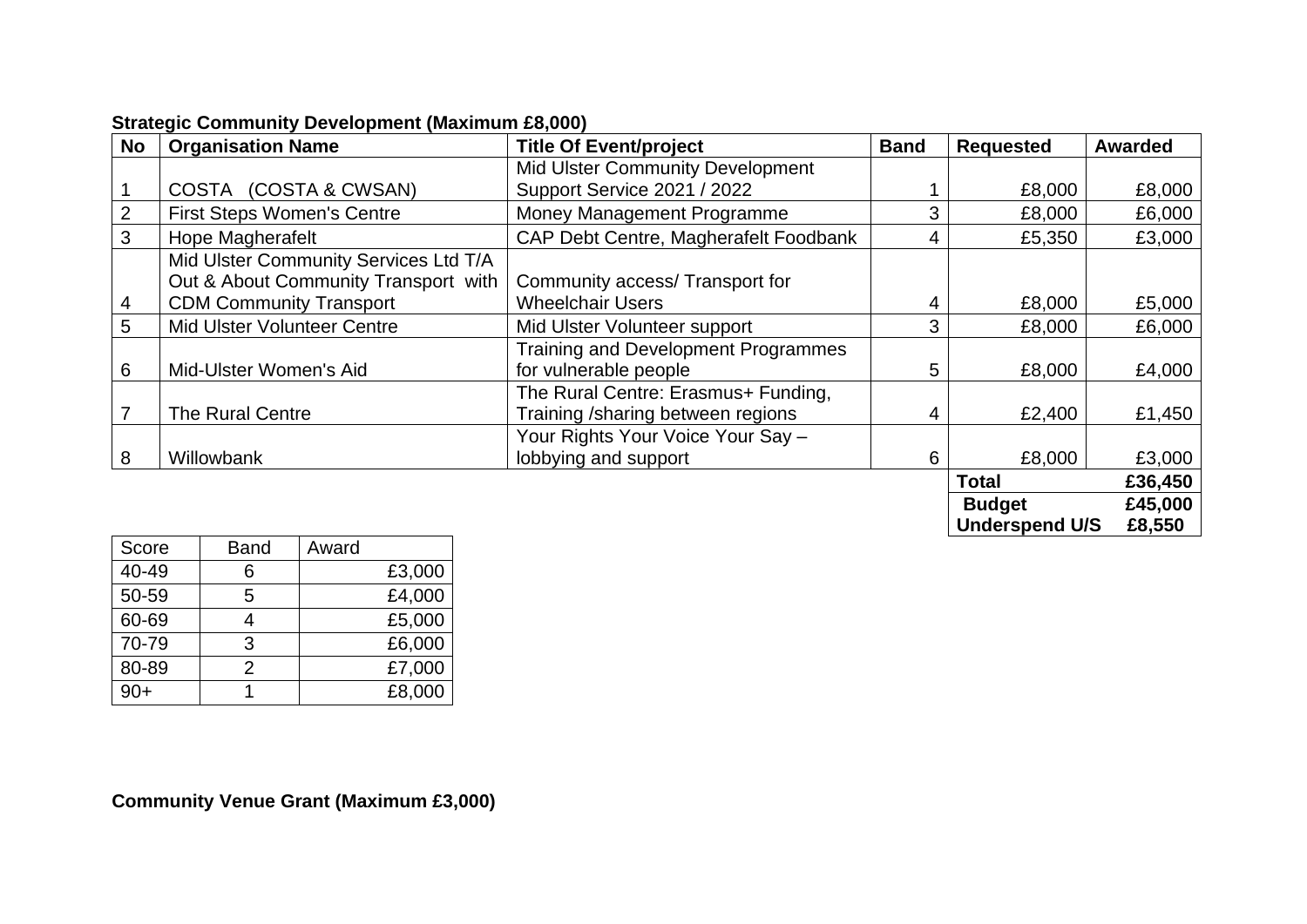| No.              | <b>Organisation Name</b>                          | <b>Venue</b>             | <b>Band</b>              | <b>Requested</b> | <b>Awarded</b> |
|------------------|---------------------------------------------------|--------------------------|--------------------------|------------------|----------------|
| $\mathbf 1$      | Aghaloo and Blackwater Community Ass              | Aughnacloy               | 1                        | £3,000           | £3,000         |
| $\overline{2}$   | <b>Aughintober Regeneration</b>                   | Cabragh                  | 5                        | £2,550           | £1,000         |
| 3                | <b>Ballysaggart Area Community Association</b>    | Dungannon                | $\overline{2}$           | £3,190           | £2,500         |
| $\overline{4}$   | <b>Bann Valley Community Group</b>                | Clady                    | 3                        | £3,100           | £2,000         |
| 5                | <b>Bawn Development Association</b>               | Aughnacloy               | 5                        | £2,200           | £1,000         |
| $\,6$            | <b>Bonn Cultural group</b>                        | Pomeroy                  | 4                        | £3,209           | £1,500         |
| $\overline{7}$   | <b>Brocagh and District Regeneration Group</b>    | Dungannon                | $\overline{2}$           | £3,000           | £2,500         |
| 8                | <b>Broughderg Area Development Association</b>    | <b>Broughderg</b>        | 1                        | £3,000           | £3,000         |
| $\boldsymbol{9}$ | <b>Caledon Regeneration Partnership</b>           | Caledon                  | $\overline{\mathcal{A}}$ | £10,637          | £1,500         |
| 10               | <b>Cavanakeeran Community Ass</b>                 | Pomeroy                  | 5                        | £3,000           | £1,000         |
| 11               | Castlecaulfield Horticultural Society             | Castlecaulfield          | 3                        | £3,350           | £2,000         |
| 12               | <b>Clonoe Rural Development Agency</b>            | Coalisland               | 1                        | £3,000           | £3,000         |
| 13               | <b>Coalisland &amp; District Development Ass</b>  | Coalisland               | 3                        | £3,000           | £2,000         |
| 14               | <b>Crossdernott Bowling Club</b>                  | Crossdernott             | 5                        | £2,000           | £1,000         |
| 15               | Derrytresk Youth & Community Group                | Derrytresk               | $\overline{2}$           | £7,732           | £2,500         |
| 16               | <b>Fivemiletown Community Development Ass</b>     | Fivemiletown             | 5                        | £3,000           | £1,000         |
| 17               | <b>Galbally Youth &amp; Community Association</b> | Galbally                 | 1                        | £3,000           | £3,000         |
| 18               | Glenageeragh Pipe Band                            | Augher                   | 6                        | £3,380           | £750           |
| 19               | Glór na Speiríní                                  | Draperstown              | $6\,$                    | £1,200           | £750           |
| 20               | Involve (NI)                                      | Magherafelt              | 3                        | £3,000           | £2,000         |
| 21               | Kilcronaghan Community Association                | Kilcronaghan             | 1                        | £3,000           | £3,000         |
| 22               | <b>Kildress Wolfe Tones</b>                       | <b>Kildress</b>          | 1                        | £3,000           | £1,500         |
| 23               | Killeeshil & Clonaneese Historical Society        | <b>Killymaddy Centre</b> | 5                        | £2,124           | £1,000         |
| 24               | <b>Killeeshil Community Centre</b>                | Killeeshil               | 1                        | £3,000           | £3,000         |
| 25               | Killyman St Marys GAC                             | Killyman                 | 5                        | £9,063           | £1,000         |
| 26               | Kinturk Cultural Association                      | <b>Kinturk</b>           | $\mathfrak{S}$           | £15,000          | £2,000         |
| 27               | Knocknagin Hall Committee                         | Knocknagin               | 4                        | £4,391           | £1,500         |
| 28               | Loughans Cultural and Development Ass             | Ballygawley              | 5                        | £11,270          | £1,000         |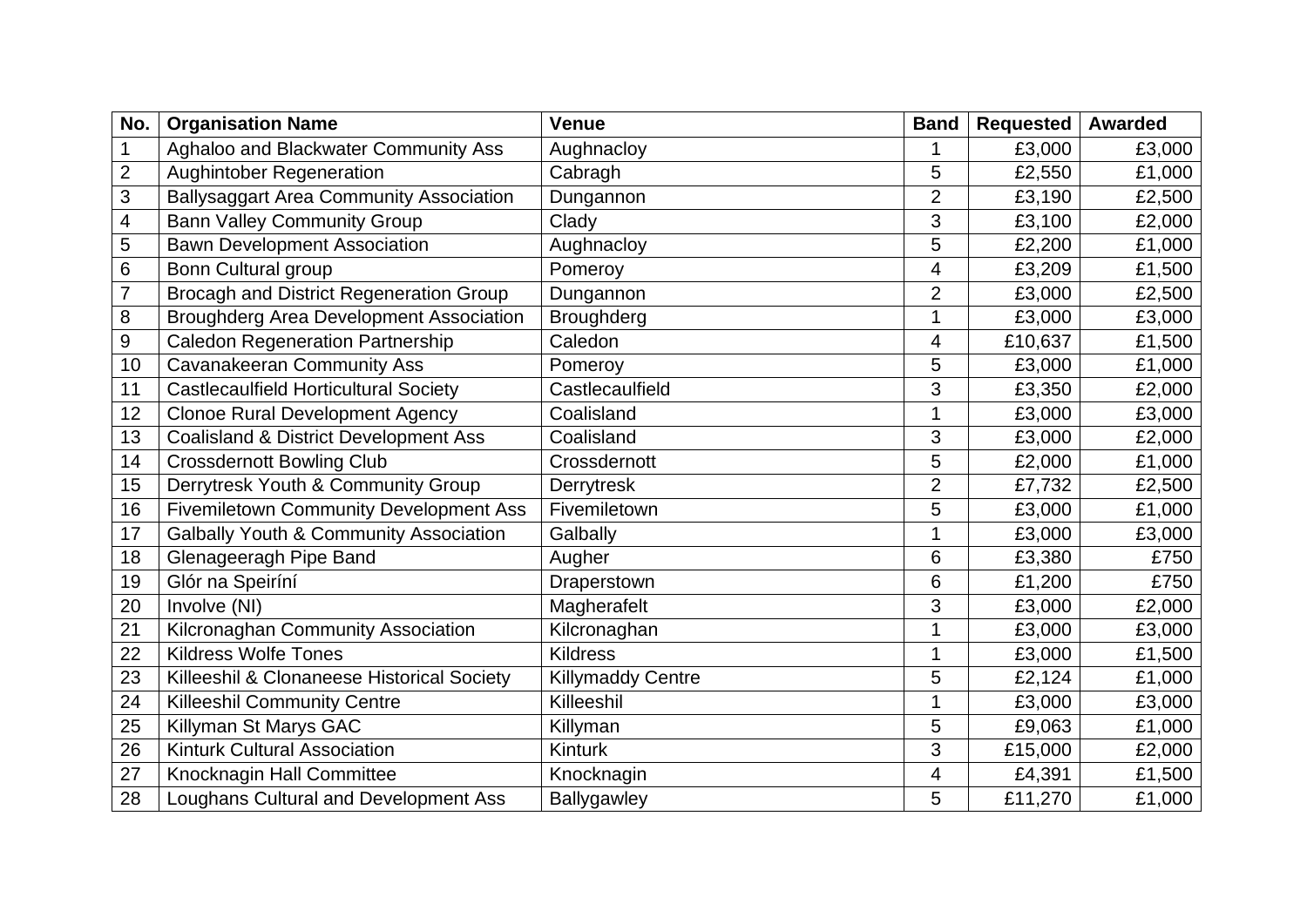| No. | <b>Organisation Name</b>                    | <b>Venue</b>           | <b>Band</b>    | <b>Requested</b> | <b>Awarded</b>        |
|-----|---------------------------------------------|------------------------|----------------|------------------|-----------------------|
| 29  | <b>Maghera Cross Community Link</b>         | Maghera                |                | £3,000           | £3,000                |
| 30  | Maghera Historical Society Heritage/Culture | Maghera                | 4              | £3,000           | £1,500                |
| 31  | Moneyneena & District Development Init.     | Moneyneena             |                | £3,000           | £3,000                |
| 32  | Moygashel Community & Cultural Ass          | Moygashel              | 5              | £4,664           | £1,000                |
| 33  | Muintir Na Mointeach                        | Washingbay             | $\overline{2}$ | £3,000           | £2,500                |
| 34  | <b>Northern Counties Development Ass</b>    | Swatragh               | 4              | £3,000           | £1,500                |
| 35  | Pomeroy Development Projects Itd            | Pomeroy                |                | £6,500           | £3,000                |
| 36  | <b>RBL Club Cookstown</b>                   | Cookstown              | 5              | £3,000           | £1,000                |
| 37  | <b>Stewartstown Development Ass</b>         | Stewartstown           | 3              | £5,300           | £2,000                |
| 38  | <b>TABBDA Company Ltd</b>                   | <b>Ballyronan</b>      |                | £3,000           | £3,000                |
| 39  | <b>Tamnamore Community Development Ass</b>  | Tamnamore              | 5              | £3,120           | £1,000                |
| 40  | <b>Termoneeny Community Association</b>     | Termoneeny             | 3              | £3,000           | £2,000                |
| 41  | <b>Tobermore Community Projects</b>         | Tobermore              | 4              | £3,000           | £1,500                |
| 42  | <b>Tobin Centre Ltd</b>                     | Moortown               | 5              | £3,000           | £1,000                |
| 43  | <b>Tirgan Community Association Ltd</b>     | Tirgan                 | 4              | £3,754           | £1,500                |
| 44  | <b>Upperlands Community Development Ltd</b> | 4<br><b>Upperlands</b> |                | £3,000           | £1,500                |
|     |                                             |                        |                | <b>Total</b>     | £81,000               |
|     |                                             |                        |                |                  | <b>Budget £80,000</b> |

# **Band Score Award**

**40-49 6 £750 50-59 5 £1,000 60-69 4 £1,500 70-79 3 £2,000 80-89 2 £2,500 90+ 1 £3,000**

**Strategic Sports Development Grant (Maximum £15,000)**

|  |  | No.   Organisation Name | <b>Title Of Event/project</b> |  | Band   Requested   Awarded |  |
|--|--|-------------------------|-------------------------------|--|----------------------------|--|
|--|--|-------------------------|-------------------------------|--|----------------------------|--|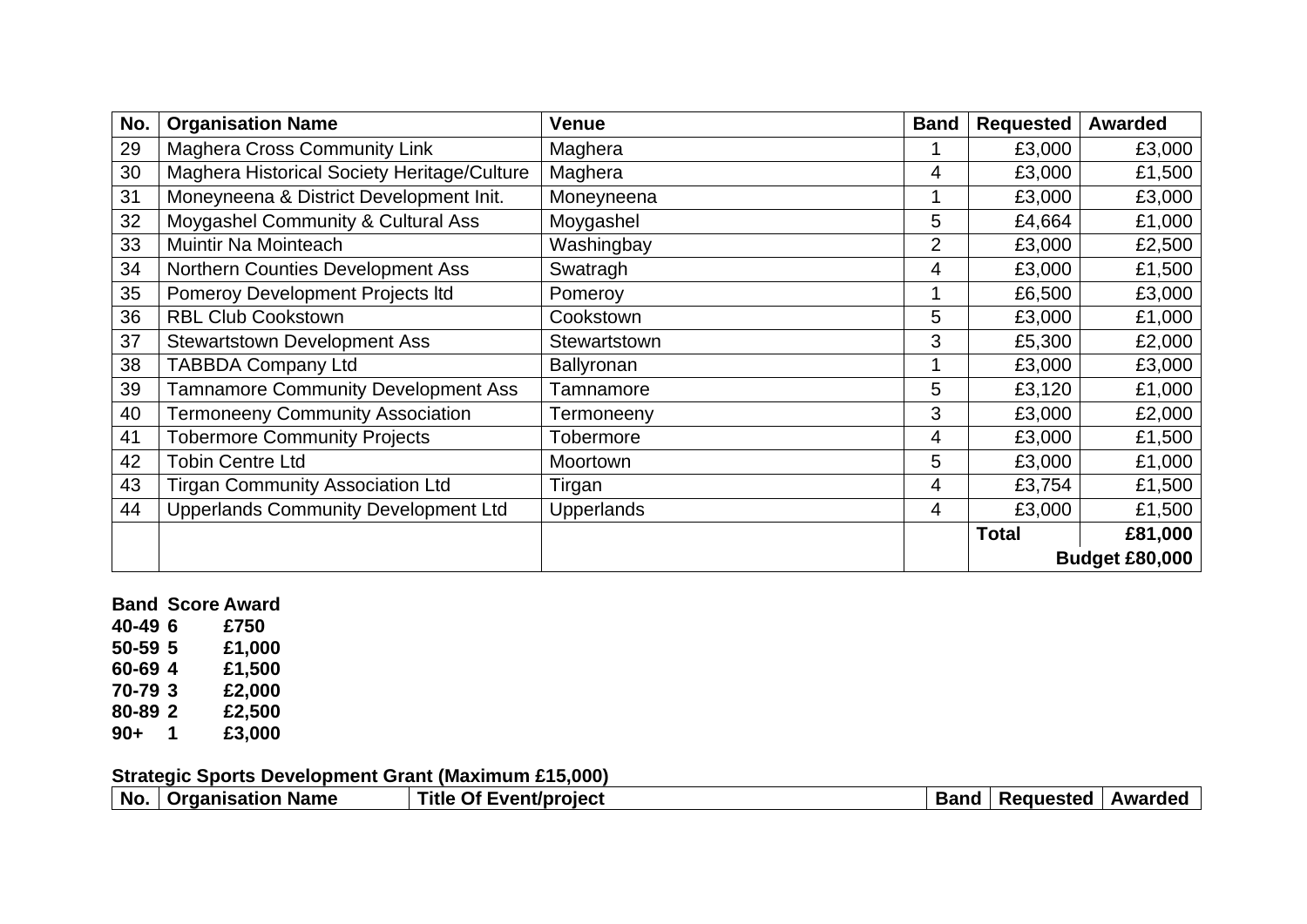|   | Derry GAA                         | Employment of Games Development Officer within Mid<br>Ulster Council (Derry) |   | £16,500 | £15,000 |
|---|-----------------------------------|------------------------------------------------------------------------------|---|---------|---------|
|   |                                   |                                                                              |   |         |         |
|   | Irish FA Foundation               | <b>Grassroots and Schools Football Development Project</b>                   |   | £20,000 | £15,000 |
|   |                                   |                                                                              |   |         |         |
|   | Netball Northern Ireland          | Mid Ulster Netball for All                                                   | 3 | £3,096  | £2,065  |
| 4 | <b>Tyrone GAA</b>                 | Mid Ulster Council / Tyrone GAA Games Promotions Officer                     |   | £15,670 | £15,000 |
| 5 | <b>Swim Ulster Limited</b>        | Full time Swimming Development Officer / Coach                               | 3 | £20,000 | £10,000 |
|   | The Ulster Branch of the          |                                                                              |   |         |         |
| 6 | <b>Irish Rugby Football Union</b> | Rugby in the Community                                                       | າ | £14,250 | £12,500 |
|   | Ulster hockey                     | Mid Ulster Hockey Support                                                    |   | £8,500  | £8,500  |

**Total £78,065 Budget £75,000 OS £3065** 

| <b>Score</b> | <b>Band</b> | Award             |
|--------------|-------------|-------------------|
| 50-59        | 5           | £5,000            |
| 60-69        |             | £7,500            |
| 70-79        | 3           | £10,000           |
| 80-89        | 2           | £12,500           |
| $90+$        |             | £15,000 - £20,000 |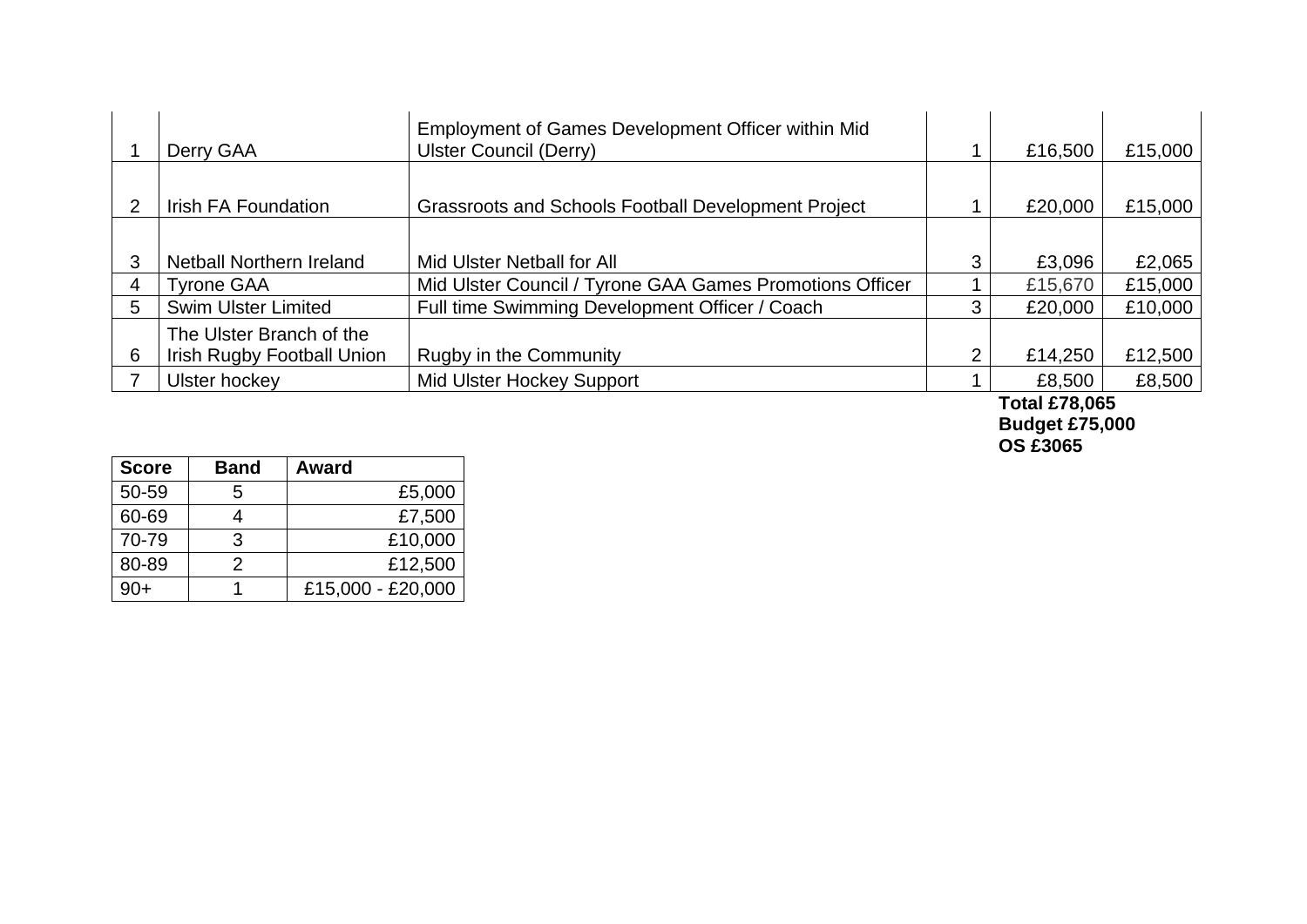| <b>No</b>      | <b>Organisation Name</b>                                  | <b>Title Of Event/Project</b>              | <b>Band</b> | <b>Request</b>       | Award                 |
|----------------|-----------------------------------------------------------|--------------------------------------------|-------------|----------------------|-----------------------|
|                | <b>Brantry Bard Sessions Group</b>                        | <b>Brantry Fleadh 2021</b>                 | 5           | £8,000               | £4,000                |
| 2              | Cookstown & District Motorcycle<br>Club (Road Racing) Ltd | The 2021 Cookstown 100 Road Races          | 3           | £8,000               | £6,000                |
| 3              | <b>Cookstown Motor Club</b>                               | Closed Roads Stages Rally 2021             | 5           | £16,400              | £4,000                |
| 4              | Cycul Ltd                                                 | Lap The Lough Cycling Festival             | 2           | £8,000               | £7,000                |
| 5              | Dungannon Gaelic Forum                                    | St Patrick's Day Parade 2022 in Dungannon  | 3           | £8,000               | £6,000                |
| 6              | Irish Junior Open Committee                               | Irish Junior Open Tour Championship Finale | 5           | £9,500               | £4,000                |
| $\overline{7}$ | <b>Pomeroy Social Activity Group</b>                      | <b>Santas Magical Forest</b>               | 3           | £14,500              | £6,000                |
| 8              | The Great Rossa Run                                       | The Great Rossa Run                        | 6           | £17,750              | £3,000                |
| 9              | Tri Limits Triathlon Club                                 | Tri Tyrone 2021 - Irish Championships      | 5           | £8,000               | £4,000                |
|                |                                                           |                                            |             | <b>Total</b>         | £44,000               |
|                |                                                           |                                            |             | <b>Budget</b><br>U/S | £75,000<br>To be held |

### **Strategic Events Grant (Maximum £8,000)**

| Score | <b>Band</b> | Award  |
|-------|-------------|--------|
| 40-49 | 6           | £3,000 |
| 50-59 | 5           | £4,000 |
| 60-69 | 4           | £5,000 |
| 70-79 | 3           | £6,000 |
| 80-89 | 2           | £7,000 |
| വ⊥    |             | £8,000 |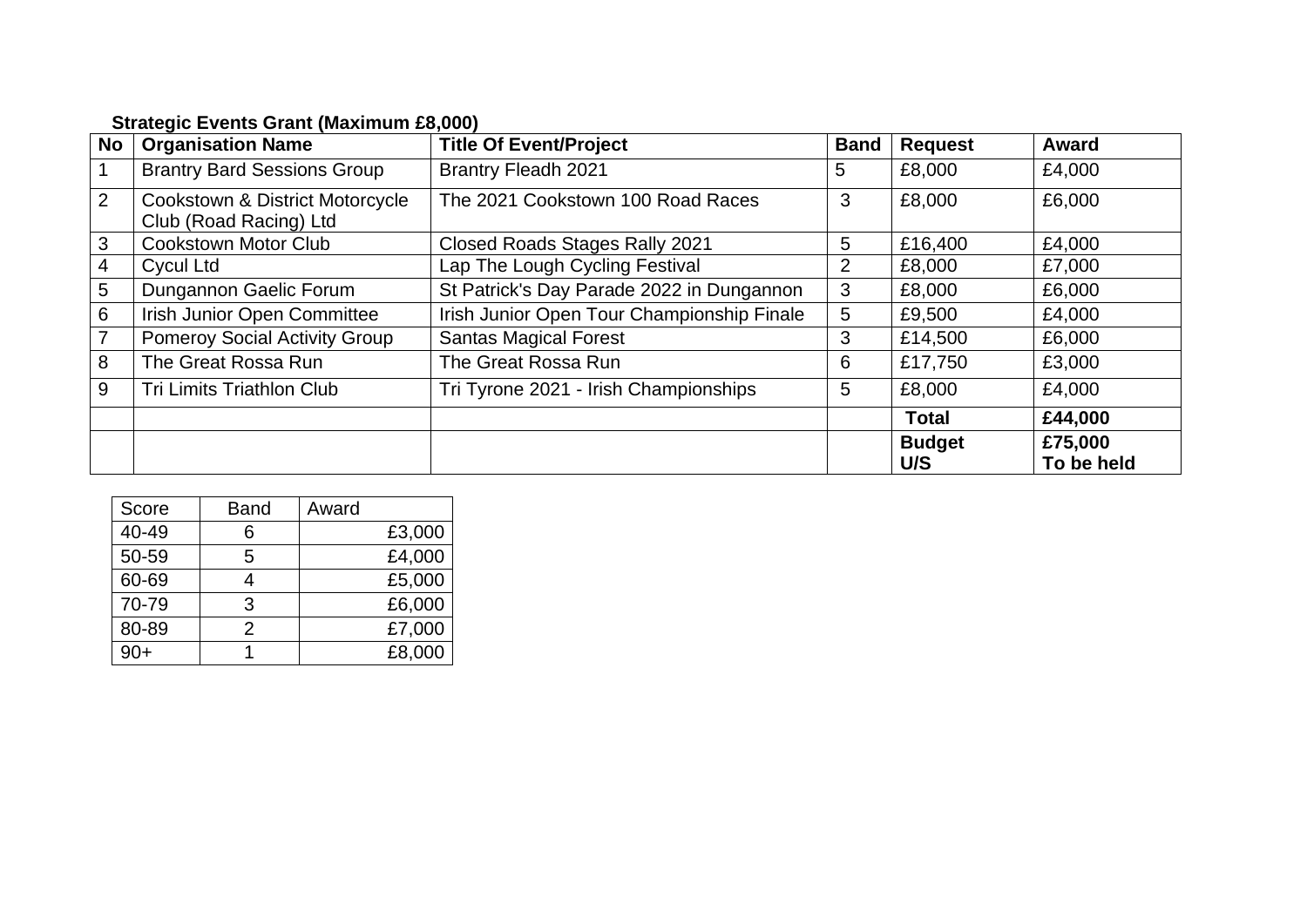|                | <b>Organisation Name</b>                      | Aim       | <b>Title Of Event/project</b>               | <b>Band</b>    | <b>Request</b> | <b>Award</b> |
|----------------|-----------------------------------------------|-----------|---------------------------------------------|----------------|----------------|--------------|
|                | 1st Aughnacloy Cubs and Beaver Scouts         | Community | Outdoor & zoom activities for Cubs/ Beavers | 4              | £1,223         | £840         |
| $\overline{2}$ | 1st Ballygawley Guide Unit                    | Community | <b>Girlguiding Ballygawley</b>              | 4              | £2,640         | £840         |
| 3              | 1st Ballygawley Scout Group                   | Community | 1st Ballygawley Beavers, Cubs and Scouts    | 6              | £2,870         | £600         |
| $\overline{4}$ | 1ST Culnady Boy's Brigade                     | Community | What can we do?                             | $\overline{2}$ | £2,700         | £1,080       |
| 5              | 1st Loy Guides                                | Arts      | <b>Positive Crafting</b>                    | 3              | £1,200         | £960         |
| 6              | Ambassadors Youth Community Group             | Community | Equipment -educational video/presentations  | 5              | £1,435         | £720         |
| $\overline{7}$ | Augharan Pipe Band                            | Culture   | Project 21/22                               | 5              | £1,936         | £720         |
| 8              | <b>Aughintober Regeneration</b>               | Culture   | Re-launch, re-connect Aughintober           | 5              | £1,200         | £720         |
| $9\,$          | <b>AUsome Kids</b>                            | Community | AUsome Arts and wellbeing for all           |                | £1,200         | £1,200       |
| 10             | <b>Ballinascreen Men's Shed</b>               | Community | Outdoor furniture making                    | 5              | £500           | £500         |
| 11             | <b>Ballinderry AOH</b>                        | Culture   | Post Lockdown - Restoring AOH               | 3              | £1,200         | £960         |
| 12             | <b>Ballygawley local History Group</b>        | Culture   | Monthly talks and annual historical outings | 3              | £1,936         | £960         |
| 13             | <b>Ballymacall True Blues Flute Band</b>      | Culture   | Annual Programme 2021-2022                  | 3              | £1,750         | £960         |
| 14             | <b>Ballymaguigan Community Development</b>    | Culture   | Manage Moyola Waterfoot Nature              | $\overline{2}$ | £2,136         | £1,080       |
| 15             | <b>Benburb Memorial Pipe Band</b>             | Culture   | <b>Running Costs and Tuition</b>            | 4              | £1,195         | £840         |
| 16             | <b>Blackhill LOL 681</b>                      | Culture   | Moving Forward in this Centenary Year       | $\overline{2}$ | £1,200         | £1,080       |
| 17             | <b>Blackwater Community Barge</b>             | Culture   | Keeping afloat                              | 3              | £1,199         | £960         |
| 18             | <b>Brackaghreilly and District Community</b>  | Community | Promoting Culture in Brackaghreilly         | 3              | £1,700         | £960         |
| 19             | Cairde Droim nDamh                            | Community | Carn Táchair 'Adopt a Spot' Project         | 3              | £1,200         | £960         |
| 20             | <b>Caledon Community Centre</b>               | Community | <b>Caledon Community Centre</b>             | 1              | £1,200         | £1,200       |
| 21             | <b>Caledon Guides &amp; Rangers</b>           | Community | Caledon Guide Programme                     | 5              | £1,175         | £720         |
| 22             | Caledon In Bloom                              | Community | Caledon In Bloom 2021                       | 4              | £2,096         | £840         |
| 23             | Campa Chormaic                                | Culture   | Campa Chormaic                              | 3              | £4,000         | £960         |
| 24             | Castledawson Royal British Legion             | Culture   | The Royal British Legion in the Community   | $\overline{2}$ | £1,200         | £1,080       |
| 25             | Ceoltóirí Luraigh Machaire Rátha Carn Tóchair | Culture   | Tionscadal na n'óg                          | 5              | £360           | £360         |
| 26             | Coagh & District Local History Group          | Culture   | 2021/22 Programme of Events                 | 5              | £1,200         | £720         |

### **Arts Culture & Heritage Com Dev Small Grants - 2021-2022 (Maximum £1200)**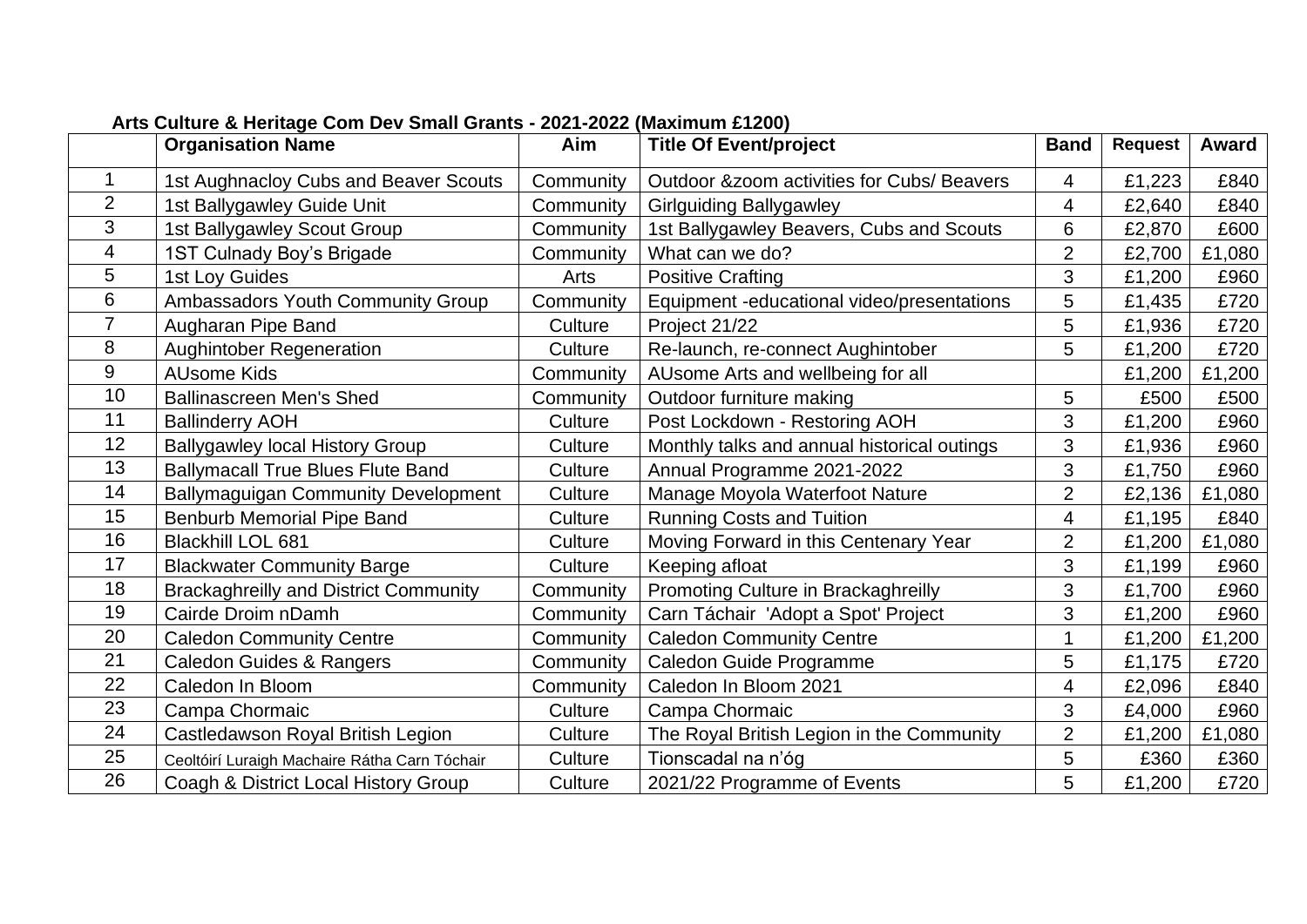| 27 | Coagh and Drummullan Network Group             | Community | Community - Coming out of lockdown          | 4                       | £1,130 | £840   |
|----|------------------------------------------------|-----------|---------------------------------------------|-------------------------|--------|--------|
| 28 | <b>Coagh Community Crossroads Club</b>         | Community | Arts & Crafts Learning Programme            | 5                       | £2,482 | £720   |
| 29 | <b>Coalisland Clonoe Comhaltas CCE</b>         | Culture   | <b>Coalisland Clonoe CCE Weekly Classes</b> | $\overline{2}$          | £1,200 | £1,080 |
| 30 | <b>Cookstown AOH</b>                           | Culture   | <b>AOH - A New Dawn in Mid Ulster</b>       | 5                       | £1,200 | £720   |
| 31 | <b>Cookstown Community allotments</b>          | Community | <b>Our Outdoor Spaces!</b>                  | 5                       | £1,200 | £720   |
| 32 | Cookstown District Lodge No3                   | Culture   | <b>Centenary Northern Ireland</b>           | $\overline{\mathbf{4}}$ | £3,580 | £840   |
| 33 | Cookstown Multiple Support Help/Support        | Community | 2021 Tractor Run                            | 6                       | £1,400 | £600   |
| 34 | Cookstown North community group                | Community | communitive benches                         | 5                       | £1,400 | £720   |
| 35 | <b>Cookstown Rangers (Girlguiding)</b>         | Community | Me in Mind                                  | 6                       | £1,200 | £600   |
| 36 | Cookstown Royal British Legion Branch          | Culture   | <b>VE/VJ Commemoration Event</b>            | 3                       | £1,200 | £960   |
| 37 | <b>Cookstown Standard Bearers Association</b>  | 100 years | Northern Ireland Centenary 2020-2021        | $\overline{2}$          | £1,200 | £1,080 |
| 38 | <b>Coolnafranky Park residents Association</b> | Community | Christmas & Easter activities.              | 5                       | £1,508 | £720   |
| 39 | Crilly Pipe Band                               | Community | Northern Ireland Centenary Celebrations     | $\overline{2}$          | £1,355 | £1,080 |
| 40 | Cró Na Cille                                   | Community | Cro ná Performance                          | $\overline{4}$          | £1,200 | £840   |
| 41 | <b>Curran Heritage Culture Community Ass</b>   | Culture   | <b>Curran Community Engagement</b>          | $\overline{2}$          | £1,200 | £1,080 |
| 42 | Derganagh Training & Development Ass           | Community | First Aid Training - Volunteers in groups   | 5                       | £1,365 | £720   |
| 43 | Derryloran Band                                | Culture   | Covid 19 Enable Practise                    | 6                       | £2,950 | £600   |
| 44 | <b>Desertcreatives</b>                         | Arts      | Wheels                                      | 3                       | £1,200 | £960   |
| 45 | Desertmartin Parish Church                     | Community | Desertmartin Church Past and Present        | 3                       | £1,200 | £960   |
| 46 | Donaghmore District Community Assoc.           | Arts      | The heART of village life                   | 3                       | £1,200 | £960   |
| 47 | Donaghmore Girls Friendly Society              | Community | <b>Enhancing GFS activities</b>             | 5                       | £1,000 | £720   |
| 48 | <b>Donaghmore Historical Society</b>           | Culture   | History lectures and cultural activity      | $\overline{4}$          | £1,200 | £840   |
| 49 | Donaghmore Horticulture Community              | Community | <b>Summer Colour for Donaghmore</b>         | 3                       | £1,200 | £960   |
| 50 | Drummullan Community Group                     | Community | The Engage Project                          | $\overline{2}$          | £1,200 | £1,080 |
| 51 | <b>Drumnacross Guiding Star LOL</b>            | Culture   | Northern Ireland Centenary events 2021      | 3                       | £2,000 | £960   |
| 52 | <b>Dunamore Community Association</b>          | Community | Dunamore Community Asso 2021 Activities     | 3                       | £1,350 | £960   |
| 53 | Dungannon & South Tyrone Kraft Circle          | Community | Dungannon and South Tyrone Kraft Circle     | 4                       | £1,570 | £840   |
| 54 | Dungannon Area All Stars                       | Community | 'Star Pots' One for you - one for me        | 3                       | £1,010 | £960   |
| 55 | Dungannon Cookstown Camera Club                | Arts      | <b>Visualising Mid Ulster</b>               | 3                       | £360   | £360   |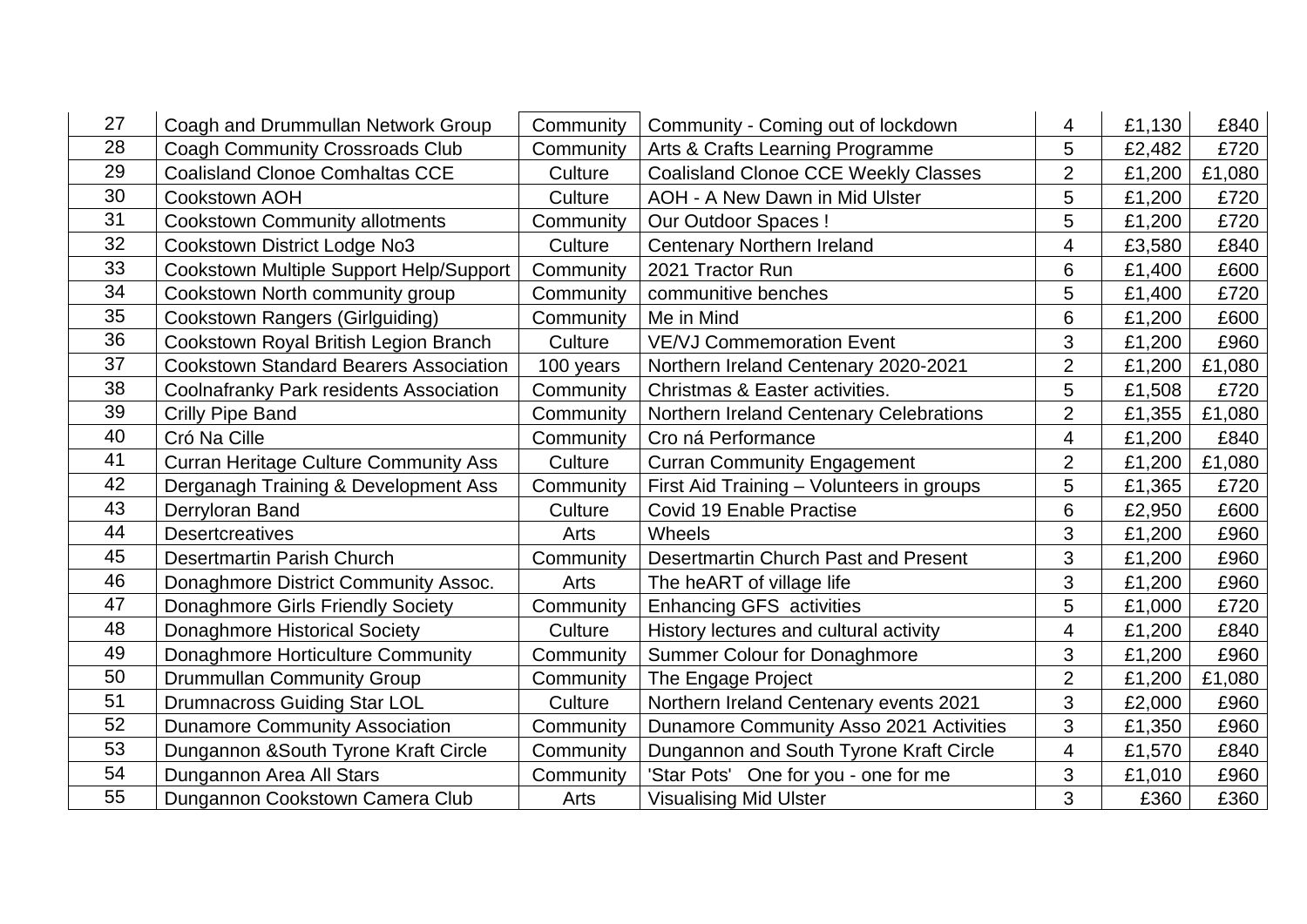| 56 | Dungannon Silver Band                       | Culture   | Youth Academy                                | 3              | £4,400 | £960   |
|----|---------------------------------------------|-----------|----------------------------------------------|----------------|--------|--------|
| 57 | Dungannon Swifts Charitable Trust           | Community | Mental Health 'Coping Through Football'      | 4              | £1,200 | £840   |
| 58 | Dungannon Visually Impaired Peoples Club    | Community | Dungannon VIP Club (Visually Impaired)       | 3              | £1,200 | £960   |
| 59 | Dungannon west recycled Teenagers           | Community | Reducing isolation and loneliness            | 3              | £2,415 | £960   |
| 60 | Eastvale & Kilcoole Com. Cultural group     | Community | Community recovery, emerge & revitalise      | 3              | £1,440 | £960   |
| 61 | <b>Edentilone Pipe Band</b>                 | Culture   | Purchase of Equipment; band tuition          | 6              | £1,200 | £600   |
| 62 | <b>Fardross Pipe Band</b>                   | Culture   | MUSIC YOUTH CHALLENGE                        | 4              | £1,200 | £840   |
| 63 | <b>Fivemiletown Estates Group</b>           | Community | Fivemiletown Community in Action 2021        | 5              | £1,060 | £720   |
| 64 | <b>Fivemiletown Half Door Club</b>          | Community | Fivemiletown Half Door Club 2021             | 4              | £500   | £500   |
| 65 | Friends of Aughnacloy Day Centre            | Community | "Enjoying time out with my friends"          | 3              | £2,560 | £960   |
| 66 | Friends of the Somme Mid Ulster Branch      | Culture   | Programme of Events 2021                     | 3              | £1,400 | £960   |
| 67 | <b>Gathered Voices Choir</b>                | Community | <b>Gathered Voices Community Choir</b>       | 5              | £1,200 | £720   |
| 68 | <b>Girlguiding Moneymore</b>                | Community | <b>Back to Guiding</b>                       | $\overline{2}$ | £1,200 | £1,080 |
| 69 | <b>Glenburn Community Association</b>       | Community | <b>Glenburn Community Activities 2021</b>    | 5              | £640   | £640   |
| 70 | Golden Star Temperance RBP 979              | Culture   | RBP 979 hall                                 | 3              | £1,977 | £960   |
| 71 | <b>Granaghan and District Women's Group</b> | Community | Virtual crochet                              | 4              | £1,000 | £840   |
| 72 | Greenfingers @ An Ráth Dubh                 | Community | 'Móin na nIonadh - ag Fás mar Phóbail'       | 3              | £1,200 | £960   |
| 73 | Groundforce                                 | Community | Never Forgotten                              | 3              | £1,200 | £960   |
| 74 | <b>Hilltop Highland Dancers Dergina</b>     | Culture   | Building back together, bigger and better    | 3              | £1,197 | £960   |
| 75 | Institute of Irish Leadership               | Culture   | Feile Gaeltacht Thir Eoghain 2021            | 5              | £4,153 | £720   |
| 76 | <b>Joseph Devlin Memorial Hall</b>          | Culture   | Our Hall for the community                   | $\overline{2}$ | £1,200 | £1,080 |
| 77 | Kildress area youth club                    | Community | post Lockdown Projects                       | 3              | £1,200 | £960   |
| 78 | <b>Kildress Health Matters</b>              | Community | <b>Post Covid Events</b>                     | 3              | £1,200 | £960   |
| 79 | <b>Kildress Kare</b>                        | Community | Kildress Kare 2021                           | $\overline{2}$ | £1,200 | £1,080 |
| 80 | <b>Killen Community Residents Group</b>     | Community | Decorate Walls on Park Play area             | 3              | £3,500 | £960   |
| 81 | Killyman & District Cultural Grp            | Culture   | Kilyman community - post Lock downs !        | 4              | £1,300 | £840   |
| 82 | Kilnaslee community development group       | Culture   | Kilnaslee centenary celebration              | 3              | £1,435 | £960   |
| 83 | Knockloughrim Community Development         | Community | <b>Community Activities</b>                  | 3              | £1,200 | £960   |
| 84 | Knockloughrim Fife and Drum Club            | Culture   | <b>Musical and Communal Development 2021</b> | 5              | £990   | £720   |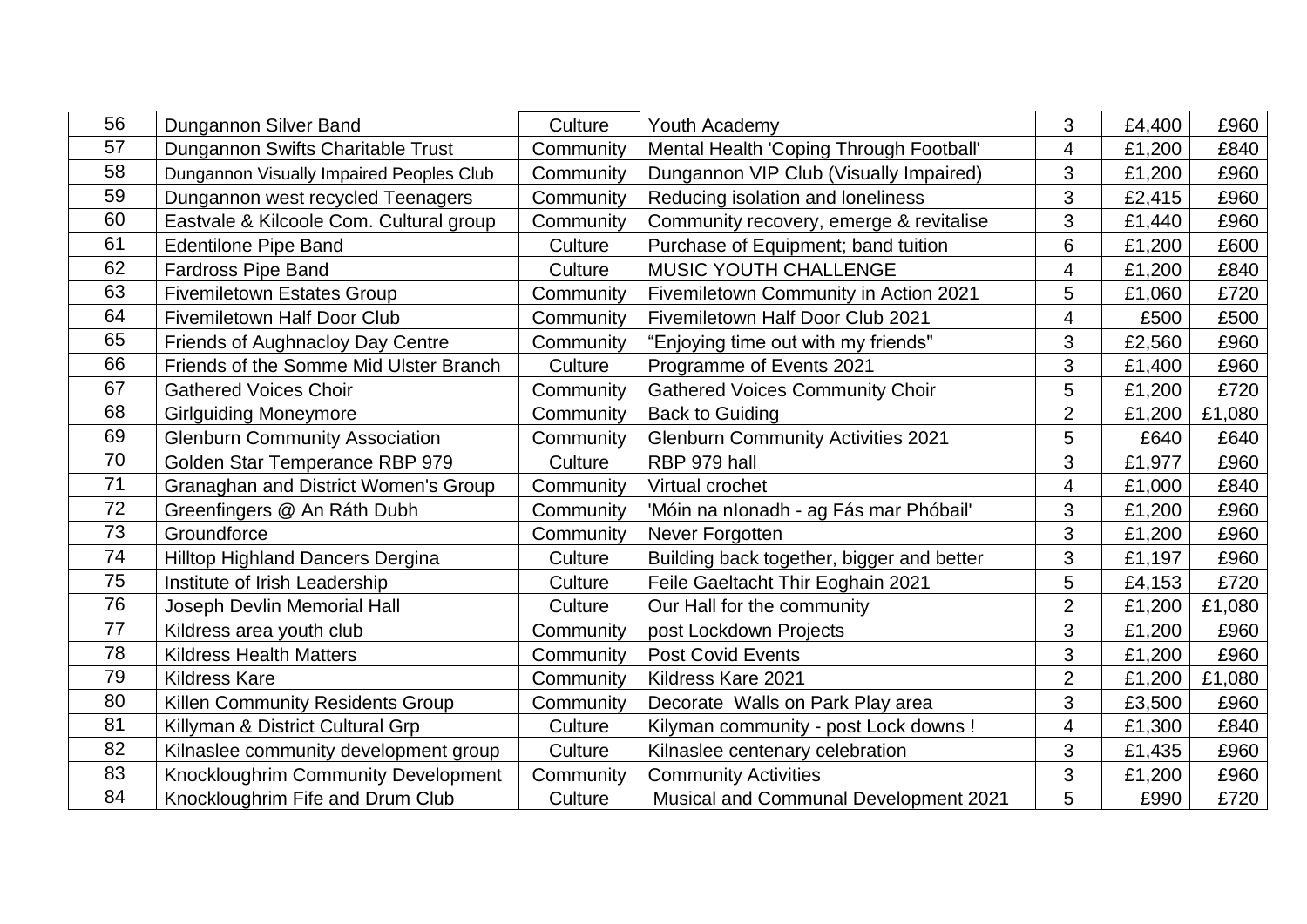| 85  | Leckagh Neighbourhood Partnership      | Community | 100 years of history and culture                    | $\overline{2}$ | £1,200  | £1,080 |
|-----|----------------------------------------|-----------|-----------------------------------------------------|----------------|---------|--------|
| 86  | <b>Liberty Church</b>                  | Community | Mother Toddler, Community arts, support             | 3              | £1,200  | £960   |
| 87  | Lilac-Coalisland Loughshore Men's Shed | Community | <b>Living Well Coalisland</b>                       | 3              | £10,300 | £960   |
| 88  | Lough Fea Ladies Group                 | Community | Lough Fea Ladies Learn Life Lessons                 | 4              | £1,200  | £840   |
| 89  | Loughshore Community Services Ltd      | Community | <b>LSC Community Development Project</b>            | $\overline{2}$ | £1,200  | £1,080 |
| 90  | Loup & District Historical Society     | Heritage  | <b>Historical Talks/Presentations / Field Walks</b> | 4              | £1,200  | £840   |
| 91  | Maghera Parish Caring Association      | Heritage  | A time of Socialising and education                 | 3              | £1,200  | £960   |
| 92  | Maghera Women's Institute              | Heritage  | Programme of Events 2021-22                         | 5              | £1,200  | £720   |
| 93  | <b>Magherafelt Welfare Group</b>       | Community | Mental Health and Wellbeing.                        | 4              | £1,200  | £840   |
| 94  | Magherafelt Women's Group (Kidz Lodge) | Community | <b>Crafting Our Way to Wellbeing</b>                | 3              | £1,200  | £960   |
| 95  | Me You and Them                        | Community | Here For You                                        |                | £2,000  | £1,200 |
| 96  | Mid Ulster Floral Art Society          | Community | Fun and Friendship through Flowers                  | 4              | £2,214  | £840   |
| 97  | Milltown Area Community Association    | Community | Help for the community.                             | 4              | £1,440  | £840   |
| 98  | Moneymore Art Group                    | Arts      | Help for the community.                             | 5              | £3,058  | £720   |
| 99  | Moneymore Heritage Trust Limited       | Heritage  | <b>Extend Community Meeting Facility</b>            | 5              | £1,340  | £720   |
| 100 | Montober LOL 661                       | Culture   | Montober, our community's place in NI               | 3              | £1,200  | £960   |
| 101 | Moree Community Association            | Culture   | 100 years past and the future.                      | 5              | £1,110  | £720   |
| 102 | Mowillian Hall Development Association | Community | St Andrews concert / St Valentines Ceilidh          | 4              | £1,690  | £840   |
| 103 | Moygashel Lambeg Drumming Club         | Culture   | Tuition and programme of events 2021/22             | 5              | £4,000  | £720   |
| 104 | Muintirevlin Historical Society.       | Community | 4 History Talks and 1 historical field trip         | 4              | £580    | £580   |
| 105 | Mulnagore Coronation Accordion Band    | Culture   | Mulnagore Coronation Band 2021-2022                 | 6              | £1,100  | £600   |
| 106 | Murley Silver Band                     | Culture   | Resumption of indoor banding                        | 3              | £1,200  | £960   |
| 107 | <b>MUVE</b>                            | Community | The crafty men and hens                             | 6              | £1,200  | £600   |
| 108 | Naiscoil Ghreanachain                  | Culture   | <b>Grow Wild</b>                                    | 4              | £1,100  | £840   |
| 109 | <b>O4O Cookstown Ltd</b>               | Community | O4O's Thursday afternoon arts and crafts            | 6              | £1,200  | £600   |
| 110 | <b>Orritor History Group</b>           | Heritage  | Orritor 2021                                        | 5              | £1,600  | £720   |
| 111 | Parkview Community group               | Community | <b>Parkview - Our Community</b>                     | 4              | £1,250  | £840   |
| 112 | Pomeroy Afterschool                    | Community | <b>Summer Art</b>                                   | $\overline{2}$ | £1,304  | £1,080 |
| 113 | <b>Pomeroy Comhaltas</b>               | Community | Autumn Workshops                                    | 3              | £1,200  | £960   |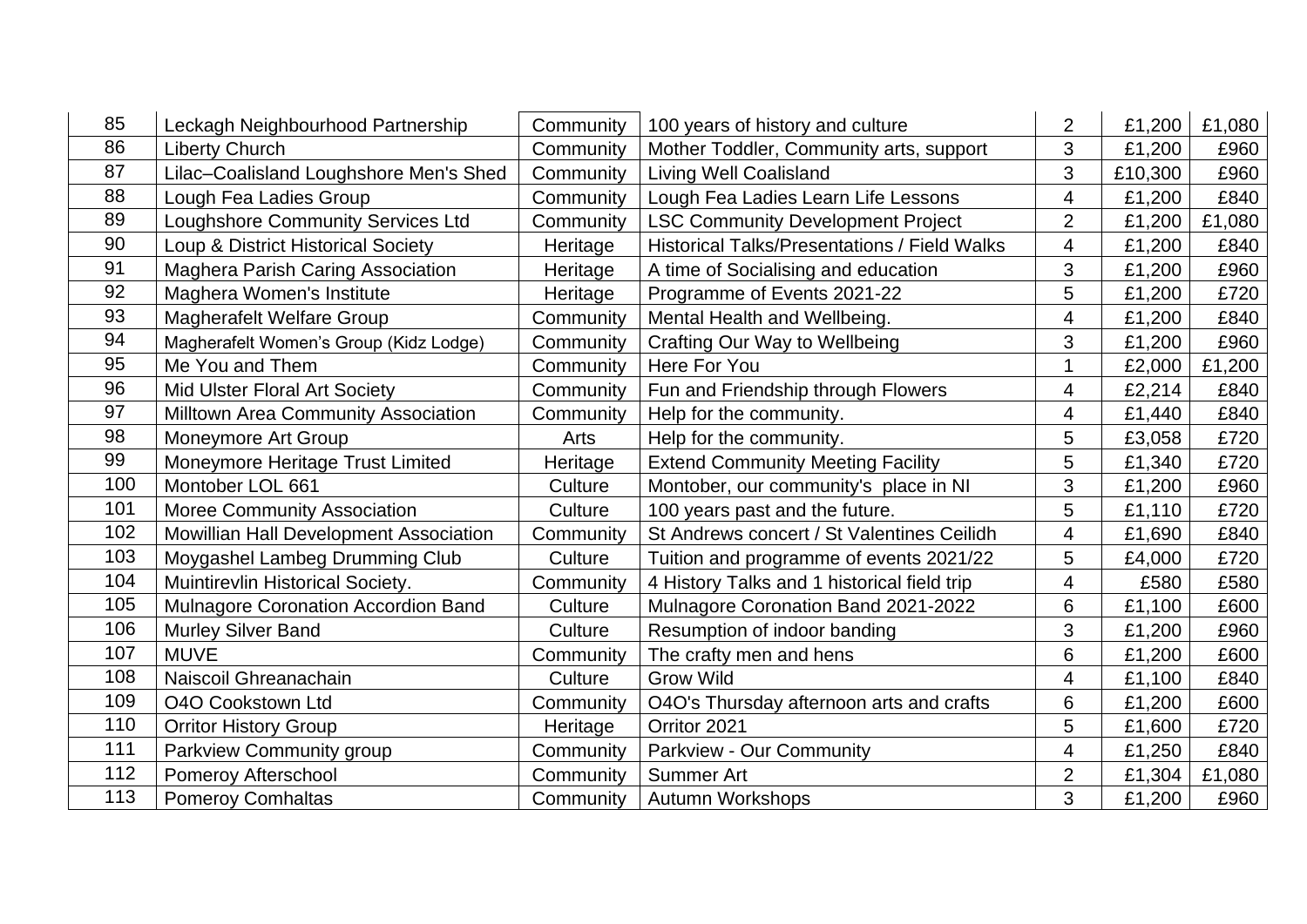| 114 | <b>Pomeroy District Sports and Cultural Ass</b> | Culture   | <b>Centenary Stone</b>                            | 3                       | £1,200 | £960   |
|-----|-------------------------------------------------|-----------|---------------------------------------------------|-------------------------|--------|--------|
| 115 | Pomeroy in Bloom                                | Community | Create flower arrangements                        | $\overline{2}$          | £3,730 | £1,080 |
| 116 | <b>Pomeroy Players</b>                          | Arts      | <b>Annual Drama Festival Production</b>           | 4                       | £1,200 | £840   |
| 117 | <b>Rhone Valley Community Group</b>             | Community | Syerla Hall Venue & Activities 2021               | 3                       | £2,827 | £960   |
| 118 | <b>Richmond Primary School PSG</b>              | Community | Wellness, Health, Education Restart               | 3                       | £2,350 | £960   |
| 119 | <b>Rock and District Historical Society</b>     | Heritage  | Remembering our Shared Past                       | 3                       | £900   | £900   |
| 120 | <b>Roughan Silver Band</b>                      | Culture   | Brass Blast - Youth Academy Development           | 5                       | £1,200 | £720   |
| 121 | <b>Sandholes Community Group</b>                | Community | <b>Promoting Sandholes Community Group</b>        | 4                       | £1,200 | £840   |
| 122 | <b>Simpson Grant Association</b>                | Community | Providing a Dergina Community Facility.           | 3                       | £1,575 | £960   |
| 123 | South Derry Down's Syndrome Group               | Community | <b>Summer Scheme</b>                              | 3                       | £1,200 | £960   |
| 124 | South Tyrone Family History Society             | Community | Research townlands/family history/culture         | $\overline{2}$          | £1,255 | £1,080 |
| 125 | <b>Sperrin Kidz</b>                             | Community | Development of Children's Choir                   | $\overline{2}$          | £1,200 | £1,080 |
| 126 | Sperrin U3A                                     | Community | Visit Killymoon / Davagh Forest; Speakers         | 5                       | £1,175 | £720   |
| 127 | St Colman's Parish Community Group              | Community | Get Going again                                   | $\overline{4}$          | £1,200 | £840   |
| 128 | St. John Bosco Community Association            | Community | <b>Building Our Community</b>                     | $\overline{2}$          | £2,050 | £1,080 |
| 129 | Stewartstown & District Environmental Outreach  | Community | <b>Allotments</b>                                 | 5                       | £3,250 | £720   |
| 130 | Stewartstown & District Village Forum           | Community | Let's get growing                                 | 5                       | £1,200 | £720   |
| 131 | <b>Stewartstown Community Group</b>             | Community | <b>Stewartstown Community in Action</b>           | 5                       | £1,100 | £720   |
| 132 | <b>Superstars Club</b>                          | Community | The Greatest Showman                              |                         | £2,640 | £1,200 |
| 133 | Syerla And District Pipe Band (SADPB)           | Culture   | Tuition to young people to compete                | 4                       | £1,200 | £840   |
| 134 | Termoneeney Young at Heart Club                 | Community | Termoneeney Young at Heart Club Activity          | 5                       | £5,100 | £720   |
| 135 | The Ballyeglish Society                         | Heritage  | The Ballyeglish Project                           | 6                       | £1,200 | £600   |
| 136 | The Craft Class St. Swithin's                   | Community | <b>Traditional/ Contemporary Craft Activities</b> | $\overline{\mathbf{4}}$ | £1,200 | £840   |
| 137 | The Geordie Hanna Traditional Singing Society   | Arts      | Book-Geordie Hanna"The Man&The Songs"             | 4                       | £2,880 | £840   |
| 138 | The Low Country Native Irish Honeybee           | Community | Native Irish Honeybee Queen Rearing/ Day          | 6                       | £1,202 | £600   |
| 139 | The Mid Ulster Festival of Creative Arts        | Arts      | <b>Camp Creative</b>                              | $\overline{4}$          | £1,200 | £840   |
| 140 | The Regimental Ass Of The UDR                   | Community | <b>St Patrick Celebration</b>                     | $\overline{2}$          | £1,190 | £1,080 |
| 141 | The Tuesday Club                                | Community | Arts & Crafts Tuesday afternoon.                  | 6                       | £1,200 | £600   |
| 142 | The Zacchaeus Outreach Project                  | Community | Health and Wellbeing for young people             | 3                       | £1,200 | £960   |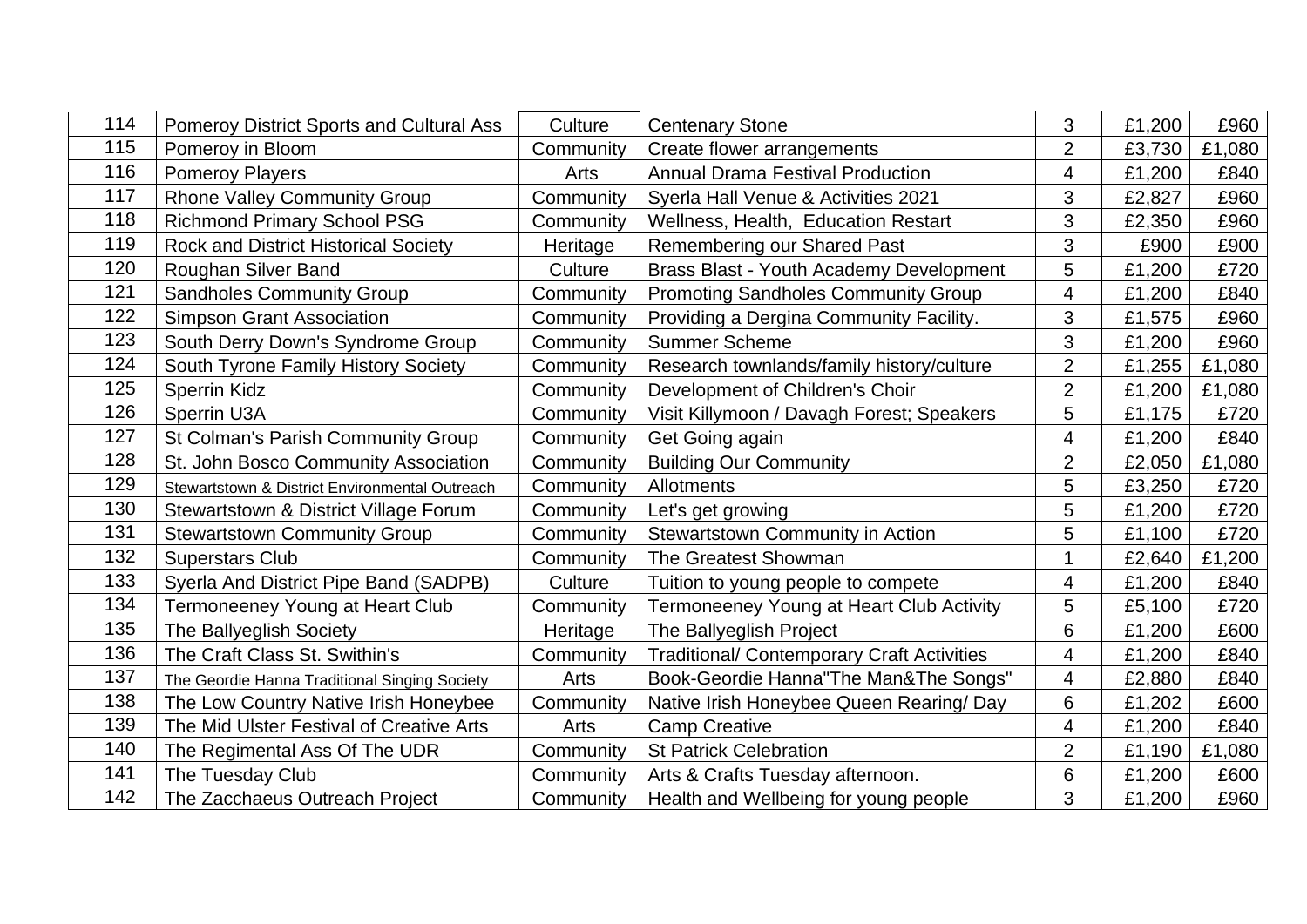| 143                                                                         |                                                                                   | <b>Times of Refreshing Ministries</b>                                                                         |                                                                                                                                                                                                                                                               | Community |                         |                                                                  | Peaced Together/ Peaced Together Junior   | 4              | £1,197        | £840     |
|-----------------------------------------------------------------------------|-----------------------------------------------------------------------------------|---------------------------------------------------------------------------------------------------------------|---------------------------------------------------------------------------------------------------------------------------------------------------------------------------------------------------------------------------------------------------------------|-----------|-------------------------|------------------------------------------------------------------|-------------------------------------------|----------------|---------------|----------|
| 144                                                                         |                                                                                   | <b>Tobermore District LOL 11</b>                                                                              |                                                                                                                                                                                                                                                               | Culture   |                         | <b>Community Working Together</b>                                |                                           | $\overline{2}$ | £1,200        | £1,080   |
| 145                                                                         |                                                                                   |                                                                                                               | Tobermore Old Standard LOL 131                                                                                                                                                                                                                                | Culture   |                         | <b>Brighter Days in the Community</b>                            |                                           | 4              | £1,200        | £840     |
| 146                                                                         |                                                                                   | <b>Tullylagan Pipe Band</b>                                                                                   |                                                                                                                                                                                                                                                               | Culture   |                         | To provide tenor drum tuition                                    |                                           | 4              | £1,200        | £840     |
| 147                                                                         |                                                                                   | <b>Washingbay Art Group</b>                                                                                   |                                                                                                                                                                                                                                                               | Arts      |                         | Washingbay Art Programme 2021/2022                               |                                           | 4              | £1,200        | £840     |
| 148                                                                         |                                                                                   |                                                                                                               | <b>William Kerr Memorial Pipe Band</b>                                                                                                                                                                                                                        | Culture   |                         |                                                                  | Instruments, NI 100 Centenary Bench/Table | $\overline{4}$ | £1,200        | £840     |
| 149                                                                         |                                                                                   | <b>Woodschapel Beaver Scouts</b>                                                                              |                                                                                                                                                                                                                                                               | Community |                         | Craft, cultures, heritage and science.                           |                                           | 5              | £1,385        | £720     |
| 150                                                                         |                                                                                   | <b>Woodschapel Mothers' Union</b>                                                                             |                                                                                                                                                                                                                                                               | Culture   | <b>Reconnect Outing</b> |                                                                  |                                           | 5              | £1,100        | £720     |
|                                                                             | <b>Total</b>                                                                      |                                                                                                               |                                                                                                                                                                                                                                                               |           |                         |                                                                  |                                           | <b>Total</b>   |               | £129,480 |
|                                                                             |                                                                                   |                                                                                                               |                                                                                                                                                                                                                                                               |           |                         |                                                                  |                                           |                | <b>Budget</b> | £130,000 |
| <b>Score</b><br>$90+$<br>80-89<br>70-79<br>60-69<br>50-59<br>40-49<br>30-39 | Ineligible<br><b>Band</b><br>2<br>3<br>$\overline{4}$<br>5<br>6<br>$\overline{7}$ | <b>GLH projects - SLA Council</b><br><b>Award</b><br>£1,200<br>£1,080<br>£960<br>£840<br>£720<br>£600<br>£480 | the stated maximum they will be allocated this amount<br>Derrylaughan GAC - double category sports<br>Derrytresk Youth & Community Group - double category venues<br>C Goal - share holder element CIC<br>St John's Church of Ireland, Moneymore - ineligible |           |                         | <b>DC</b><br><b>DC</b><br>Ineligible<br>Ineligible<br>Ineligible |                                           |                |               |          |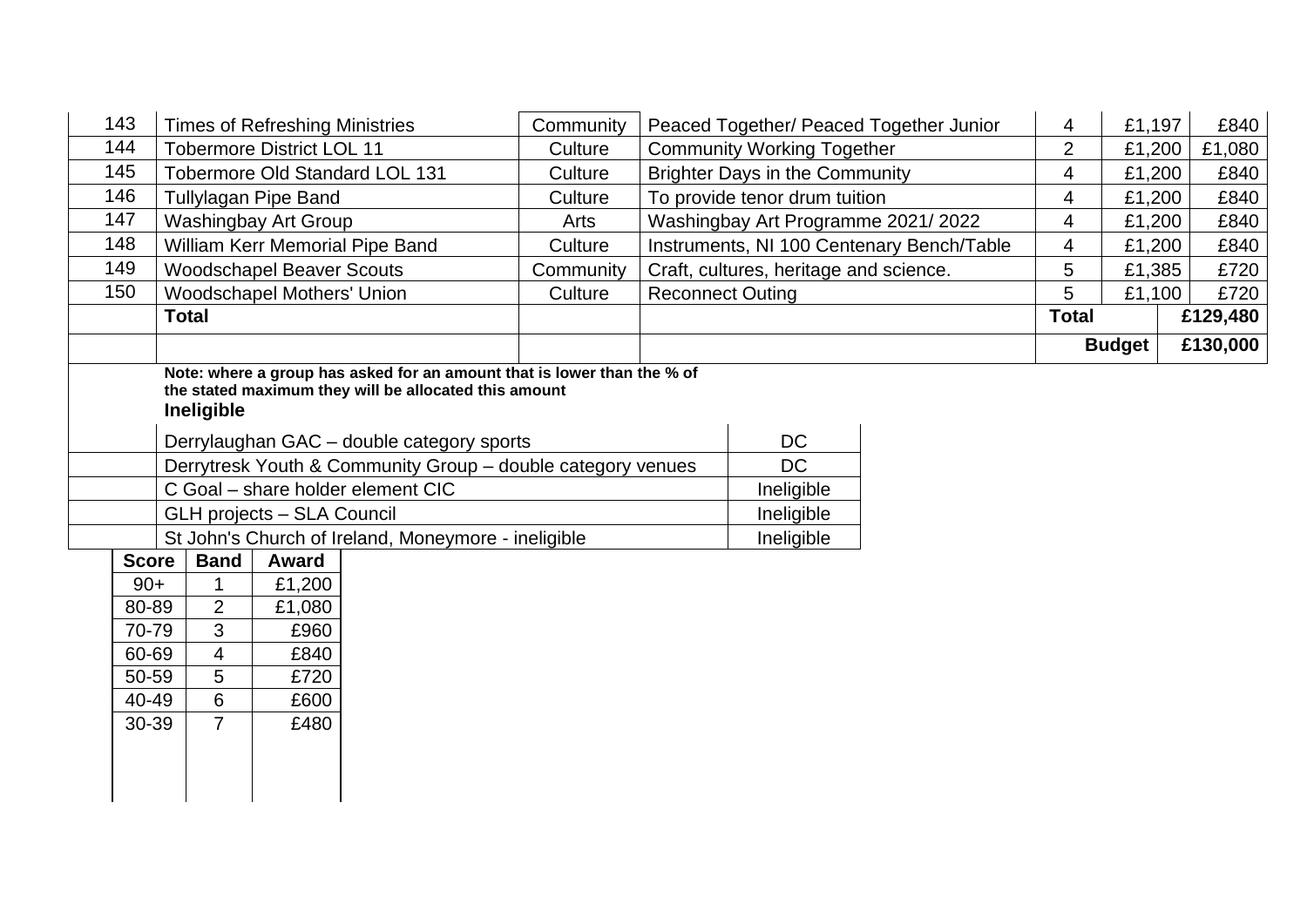| <b>No</b>      | <b>Organisation Name</b>                       | <b>Title Of Event/project</b>                  | <b>Band</b> | <b>Request</b> | <b>Awarded</b> |
|----------------|------------------------------------------------|------------------------------------------------|-------------|----------------|----------------|
|                | <b>Blackwater Watersports</b>                  | Trailer and safety boat                        | 6           | £5,000         | £2,500         |
| $\overline{2}$ | <b>Brocagh Emmetts G F C</b>                   | New Drainage/ Sand Carpet - Training Pitch     | 5           | £10,050        | £3,000         |
| 3              | Clady and District Angling Club                | River Clady - Stiles projects                  | 4           | £4,000         | £2,000         |
| 4              | CLG & CC Naomh Colum Cille, Oilean Agus Cluain | Electrical rewiring of club house              | 5           | £12,984        | £3,000         |
| 5              | Coagh United Football Club                     | <b>Replacement Fence At CUFC</b>               | 6           | £9,750         | £2,500         |
| 6              | Cookstown Fr Rock's GFC                        | Installation of new Catch Nets                 | 4           | £4,435         | £2,218         |
|                | Cookstown RBL Football Club                    | Floodlighting pitch, gazebbos- eligible costs  | 6           | £5000          | £2,150         |
| 8              | Desertmartin GAC St Martins GAC                | Galvanised goal posts                          | 7           | £3600          | £1,800         |
| 9              | Donaghmore GAA                                 | <b>Spectator Fencing Project</b>               | 5           | £12,960        | £3,000         |
| 10             | Dungannon Rugby Football Club                  | Upgrade of training pitch floodlights          | 3           | £3,800         | £1,900         |
| 11             | Dungannon Tennis Club                          | <b>Floodlight Provision</b>                    | 5           | £9,516         | £3,000         |
| 12             | Dungannon Thomas Clarkes GFC                   | <b>Ground Improvements</b>                     | 5           | £13,200        | £3,000         |
| 13             | <b>Edendork GAC</b>                            | Club Capital Investment 2021                   | 4           | £12,135        | £3,500         |
| 14             | <b>Emmets GAC Slaughtneil</b>                  | <b>Walking Track</b>                           |             | £43,815        | £4,500         |
| 15             | Erins Owen Lavey GAC                           | Lavey GAC Terracing Project                    | 3           | £11,752        | £4,000         |
| 16             | <b>Galbally ABC</b>                            | <b>Amateur Boxing Development</b>              | 5           | £12,300        | £3,000         |
| 17             | <b>Galbally Pearses GFC.</b>                   | <b>Upgrading of Hall</b>                       | 4           | £25,000        | £3,500         |
| 18             | Killymuck Clay Pigeon Club                     | Killymuck Clay Pigeon Looking Ahead            | 6           | £5,000         | £2,500         |
| 19             | Michael Davitt GAC Swatragh                    | <b>Ball Stops Project</b>                      | 4           | £17,496        | £3,500         |
| 20             | Moyola Park AFC                                | Improving accessibility at Mill Meadow         | 4           | £18,000        | £3,500         |
| 21             | Na Fianna Runners                              | Na Fianna Runners - "Light the Way"            | 3           | £12,010        | £4,000         |
| 22             | Naomh Colm Baile na Scrine GLC                 | Ballinascreen Sports facilities access project | 3           | £15,850        | £4,000         |
| 23             | O'Donovan Rossa GAC Magherafelt                | <b>Sports Centre of Excellence</b>             | 4           | £11,500        | £3,500         |
| 24             | Ogra Colmcille                                 | Walking track upgrade                          | 5           | £10,700        | £3,000         |
| 25             | <b>Pomeroy Plunketts GAC</b>                   | Improving appearance of Plunkett Park          | 4           | £10,000        | £3,500         |

**Sports Capital Development (Max £5,000 based on 50% match funding)**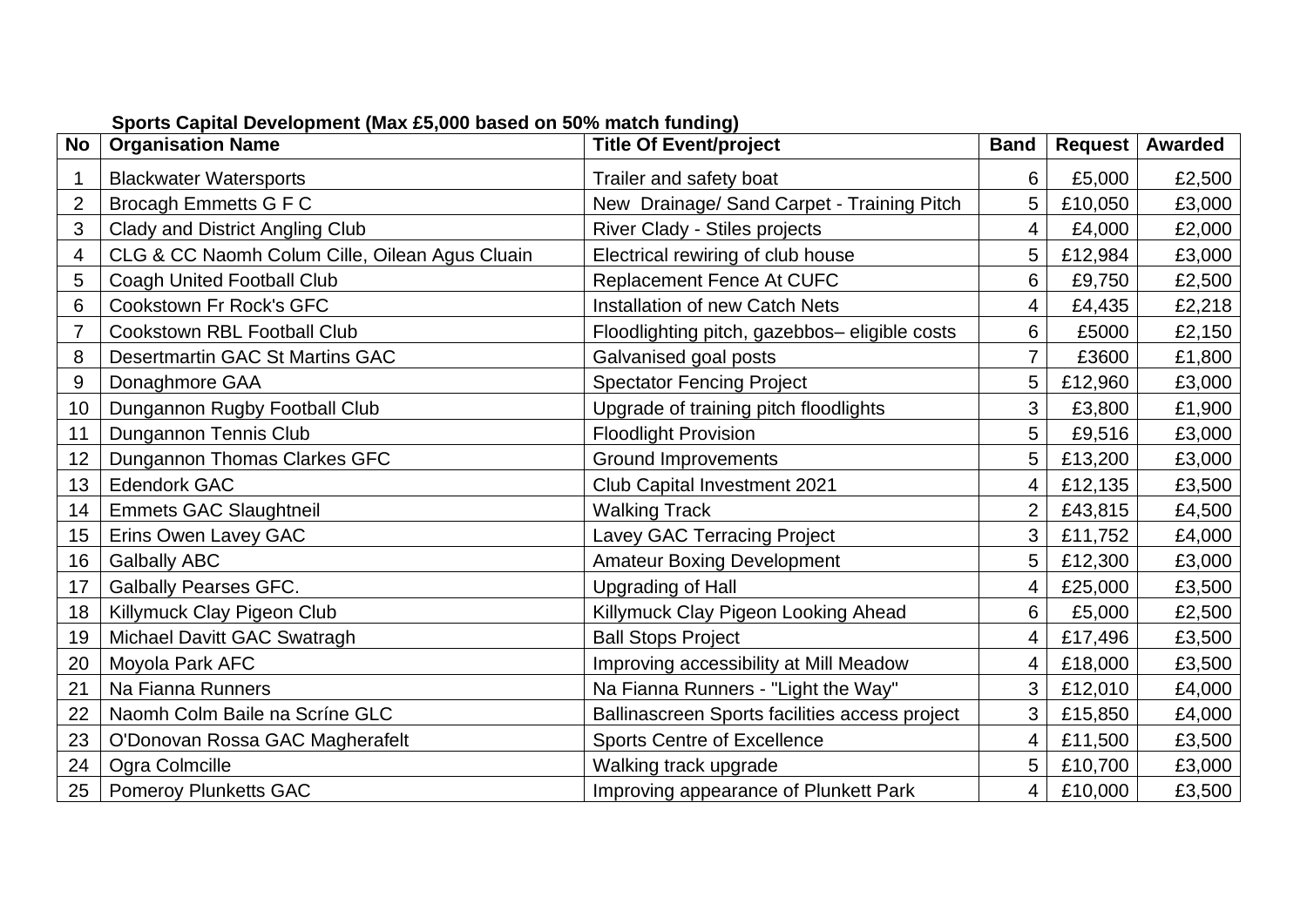| 26 | <b>Pomeroy Plunketts Handball Club</b><br><b>Handball Alley Renovation</b> |                                                 | 4 | £10,000       | £3,500   |
|----|----------------------------------------------------------------------------|-------------------------------------------------|---|---------------|----------|
| 27 | St Malachy's GAC Castledawson                                              | Sports Facility equipment enhancement.          | 5 | £18,900       | £3,000   |
| 28 | St Patricks GAC Loup                                                       | <b>Spectator Fencing Upgrade</b>                | 4 | £16,400       | £3,500   |
| 29 | St. Michaels GAC Lissan                                                    | Provision of New Ball Stop Nets                 | 4 | £10,740       | £3,500   |
| 30 | <b>Tri Limits Triathlon Club</b>                                           | Youth Link                                      | 4 | £9,850        | £3,500   |
| 31 | <b>Watty Graham GAC</b>                                                    | <b>Changing Rooms Refurbishment</b>             |   | £11,500       | £4,000   |
| 32 | <b>Wolfe Tones Bellaghy GAC</b>                                            | Bellaghy GAC ladies/disabled toilet facilities. | 4 | £11,850       | £3,500   |
|    |                                                                            |                                                 |   | <b>Total</b>  | £100,568 |
|    |                                                                            |                                                 |   | <b>Budget</b> | £120,000 |

**Underspend of £19,432 to be allocated to Small Sports overspend.**

| <b>Score</b> | <b>Band</b> | <b>Award</b> |
|--------------|-------------|--------------|
| $90+$        |             | £5,000       |
| 80-89        | 2           | £4,500       |
| 70-79        | 3           | £4,000       |
| 60-69        | 4           | £3,500       |
| 50-59        | 5           | £3,000       |
| 40-49        | 6           | £2,500       |
| 30-39        |             | £2,000       |

**Small Sports Grants (Max £1,500)**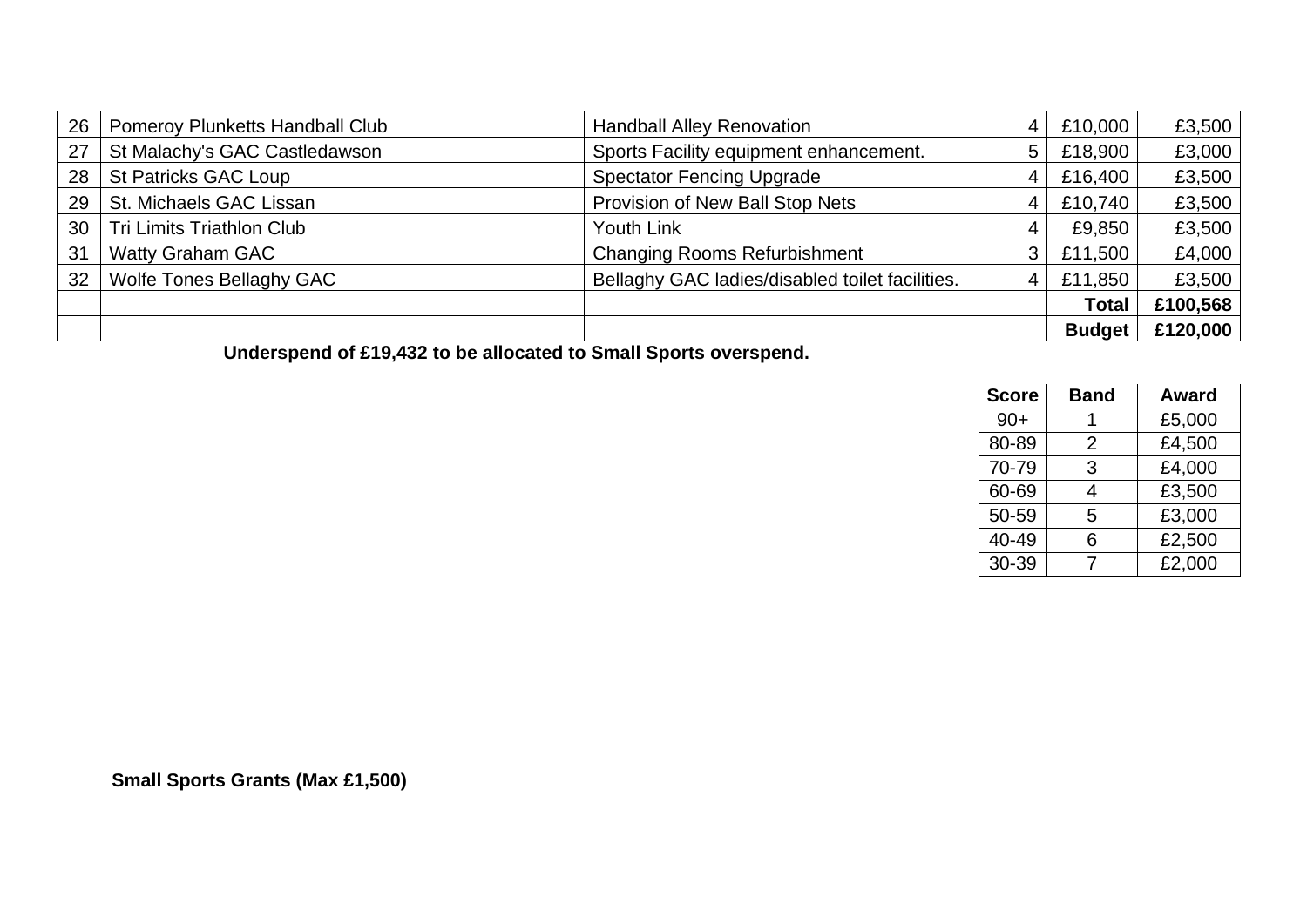| <b>No</b>      | <b>Organisation Name</b>                     | <b>Title Of Event/project</b><br><b>Band</b>          |                | <b>Request</b> | <b>Award</b> |
|----------------|----------------------------------------------|-------------------------------------------------------|----------------|----------------|--------------|
|                | Acorns AC                                    | Beginners to 5K and Beyond Running                    | 4              | £1,500         | £1,050       |
| $\overline{2}$ | <b>Ballinascreen Camogie Association</b>     | <b>Girls Physical Literacy Programme</b>              |                | £1,500         | £1,500       |
| 3              | <b>Ballinderry Shamrocks GAC</b>             | 'Back out and play' programme                         | 4              | £1,500         | £1,050       |
| 4              | <b>Ballyronan Boat Club</b>                  | <b>Return to Sailing</b>                              | 6              | £1,530         | £750         |
| 5              | <b>Bellaghy Wolftones GAC</b>                | Getting Girls Active through GAA                      | 3              | £1,500         | £1,200       |
| 6              | <b>Blackwater Riversports Club</b>           | Blackwater Watersports Club Development Project       | 7              | £1,500         | £600         |
| $\overline{7}$ | Clogher Eir Og GAC                           | <b>Ball Stop Provision</b>                            | 4              | £1,500         | £1,050       |
| 8              | <b>Coagh Sports Centre</b>                   | <b>Purchase of Marquee</b>                            | 4              | £1,500         | £1,050       |
| 9              | Coalisland Na Fianna GFC                     | Extension to Fianna Fit 4 Life                        | 5              | £1,725         | £900         |
| 10             | Cookstown Fr Rock's GFC                      | Development and Provision of Youth Activities         |                | £2,210         | £1,500       |
| 11             | <b>Cookstown Hockey Club</b>                 | Field Hockey Building back better!                    |                | £1,500         | £1,500       |
| 12             | Cookstown Royal British Legion Football Club | Let Them Play                                         | 3              | £1,500         | £1,200       |
| 13             | <b>Cookstown Youth Football Club</b>         | All-girls Football Development Centre @ CYFC          | $\overline{2}$ | £1,485         | £1,350       |
| 14             | Cumann Fionnbarra Naofa (St Finbarrs)        | Pop up Gazebo to support Covid Officers at events     | 3              | £1,500         | £1,200       |
| 15             | Derrylaughan GAC                             | Post Covid Youth Development & Coaching Program       |                | £2,918         | £1,500       |
| 16             | Dungannon Amateur Boxing Club                | Return to Boxing at Dungannon Amateur Boxing Club     | 5              | £1,500         | £900         |
| 17             | Dungannon Rugby Football Club                | Getting back to normal                                | $\overline{2}$ | £1,304         | £1,304       |
| 18             | Dungannon Kickboxing Club                    | <b>Protective Sporting Environment</b>                | 7              | £1,163         | £600         |
| 19             | Dungannon Tigers FC                          | Dungannon Tigers Clubday                              | 5              | £1,300         | £900         |
| 20             | <b>Edendork GAC</b>                          | <b>Mini Mals</b>                                      | 4              | £1,500         | £1,050       |
| 21             | <b>Emmets GAC Slaughtneil</b>                | <b>GAA Club Season</b>                                | $\overline{2}$ | £1,500         | £1,350       |
| 22             | Erins Own Lavey GAC                          | Lavey GAC - Summer Scheme                             |                | £1,500         | £1,500       |
| 23             | <b>Fivemiletown United FC</b>                | Football for Teenagers: Returning to Sport Post-Covid | 5              | £1,240         | £900         |
| 24             | <b>Galbally Pearses</b>                      | Return to Sports for all                              | 3              | £1,500         | £1,200       |
| 25             | <b>Island Wheelers Cycling Club</b>          | <b>Island Wheeler Development</b>                     | 5              | £1,760         | £900         |
| 26             | Killymoon Rangers Football Club              | Return to Sport at Killymoon Rangers FC               | 6              | £1,500         | £750         |
| 27             | Killymuck Clay Pigeon Club                   | <b>Community at Heart</b>                             | 4              | £1,200         | £1,050       |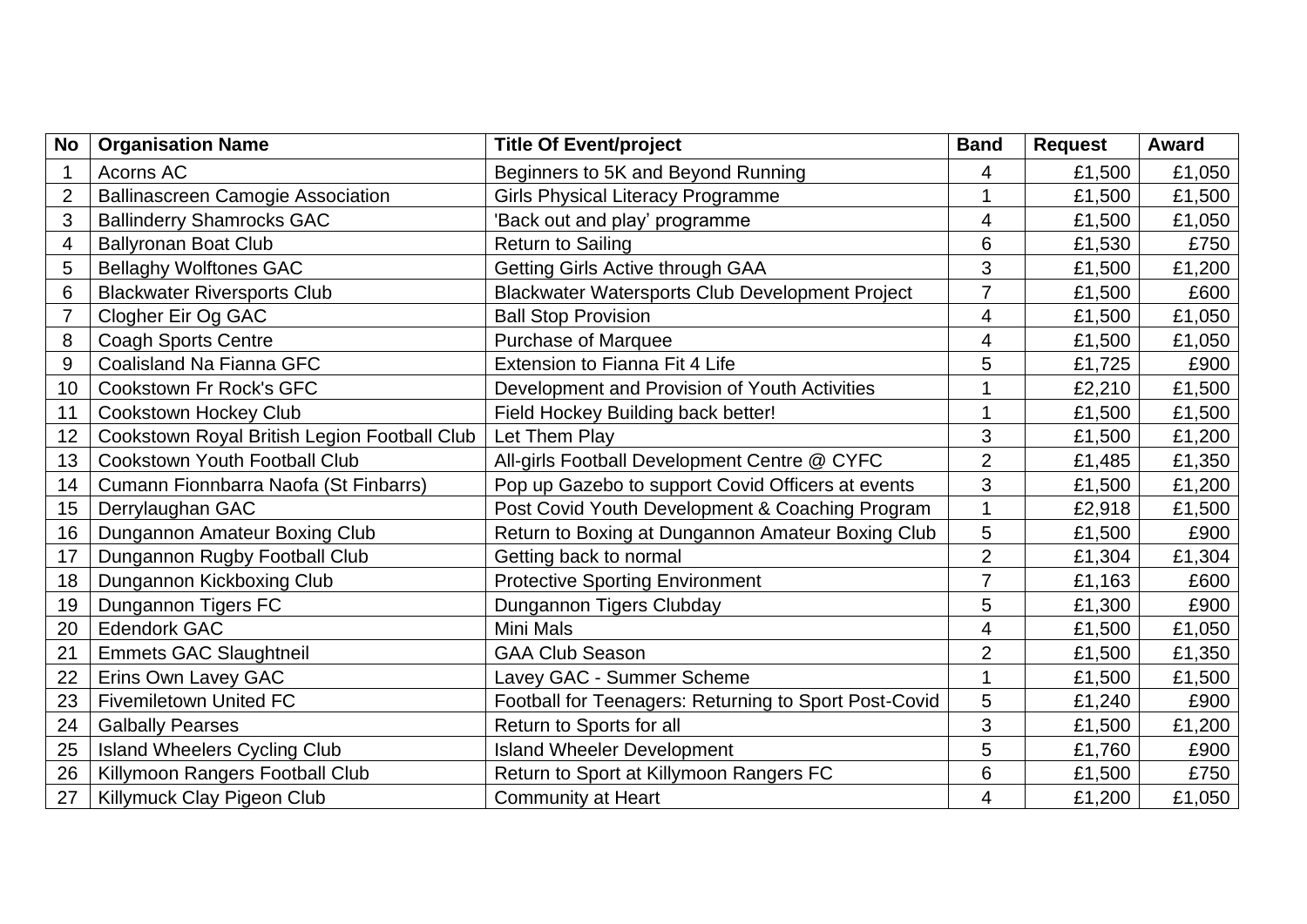| 28 | <b>Maghera Strollers Football Club</b> | Pitch Hire, Match Day Costs & Equipment.             | 6              | £1,500 | £750   |
|----|----------------------------------------|------------------------------------------------------|----------------|--------|--------|
| 29 | Michael Davitt GAC Swatragh            | <b>Swatragh Active Sports Project</b>                | $\overline{2}$ | £1,500 | £1,350 |
| 30 | <b>Mid Ulster Netball Club</b>         | MUNC 2021/22                                         | 3              | £1,500 | £1,200 |
| 31 | Moneymore Clay Pigeon Club             | Moneymore Clay Pigeon Club 2021                      | 6              | £1,500 | £750   |
| 32 | Moneymore GAC                          | Moneymore Active Community Project                   |                | £1,500 | £1,230 |
| 33 | Moortown St Malachys GAC               | <b>Widening Our Sports profile</b>                   |                | £1,500 | £1,500 |
| 34 | Moyola Clay Target Club                | <b>Moving Forward</b>                                | 4              | £1,500 | £1,050 |
| 35 | Moyola Park AFC                        | Re-establishing our senior female section            | 6              | £1,136 | £750   |
| 36 | Moyola Park AFC Youth                  | <b>TEAM 2021 (Together Everyone Achieves More)</b>   | 5              | £1,500 | £900   |
| 37 | Na Fianna CC                           | Spin 4 Life                                          | 5              | £1,725 | £900   |
| 38 | Na Fianna Runners                      | Couch 2 5K                                           | 4              | £2,700 | £1,050 |
| 39 | Naomh Colm Baile na ScrÂne GLC         | <b>Winter Sports Project</b>                         | 5              | £1,500 | £900   |
| 40 | Naomh Colum Cille CLG                  | 'Come and Try' programme                             | 4              | £1,500 | £1,050 |
| 41 | Naomh Treasa Camogie Club, Dungannon   | Outdoor & Indoor Coaching Programme 2021/22          |                | £1,500 | £1,500 |
| 42 | <b>Newmills Football Club</b>          | Club Running Costs for Season 2021/22                | 4              | £2,700 | £1,050 |
| 43 | O'Donnovan Rossa Camogie Magherafelt   | Rossa Camogie Youth - Equipment & Coaching           | 5              | £1,500 | £900   |
| 44 | O'Donovan Rossa GAC Magherafelt        | Magherafelt EBA Initiative                           |                | £1,500 | £1,500 |
| 45 | <b>Pomeroy Plunketts</b>               | <b>New Nationals Gaelic Football Tasters</b>         | 4              | £1,500 | £1,050 |
| 46 | Pomeroy Plunketts Handball             | <b>Handball for Girls</b>                            | 4              | £1,500 | £1,050 |
| 47 | <b>Pomeroy Plunketts Ladies</b>        | <b>Gaelic for Girls</b>                              | 4              | £1,500 | £1,050 |
| 48 | Rainey Old Boys RFC                    | <b>Girls Rugby Project</b>                           | 3              | £1,500 | £1,200 |
| 49 | <b>Square Wheels Cycling Club</b>      | Bikeability                                          | 4              | £1,500 | £1,050 |
| 50 | St Malachy's GAC Castledawson          | Ladies and Girls Fitness Class provision             | 6              | £1,500 | £750   |
| 51 | St. Mary's Bowling Club Killeeshil     | St Mary's Bowling Club - Bowling Events & Activities | 5              | £1,080 | £900   |
| 52 | St. Michael's GAC Lissan               | <b>Fitness &amp; Wellbeing Course</b>                | 3              | £1,500 | £1,200 |
| 53 | <b>Stewartstown Harps GAC</b>          | Introducing and coaching Gaelic in local primary sch | 4              | £1,500 | £1,050 |
| 54 | <b>Tobermore United Football Club</b>  | <b>Looking Ahead</b>                                 | $\overline{2}$ | £1,500 | £1,350 |
| 55 | <b>Tulach Og</b>                       | Online training classes with primary schools         | 3              | £1,860 | £1,200 |
| 56 | <b>Tyrone Ladies GFA</b>               | Return of females to sport at Tyrone Ladies          | 4              | £1,500 | £1,050 |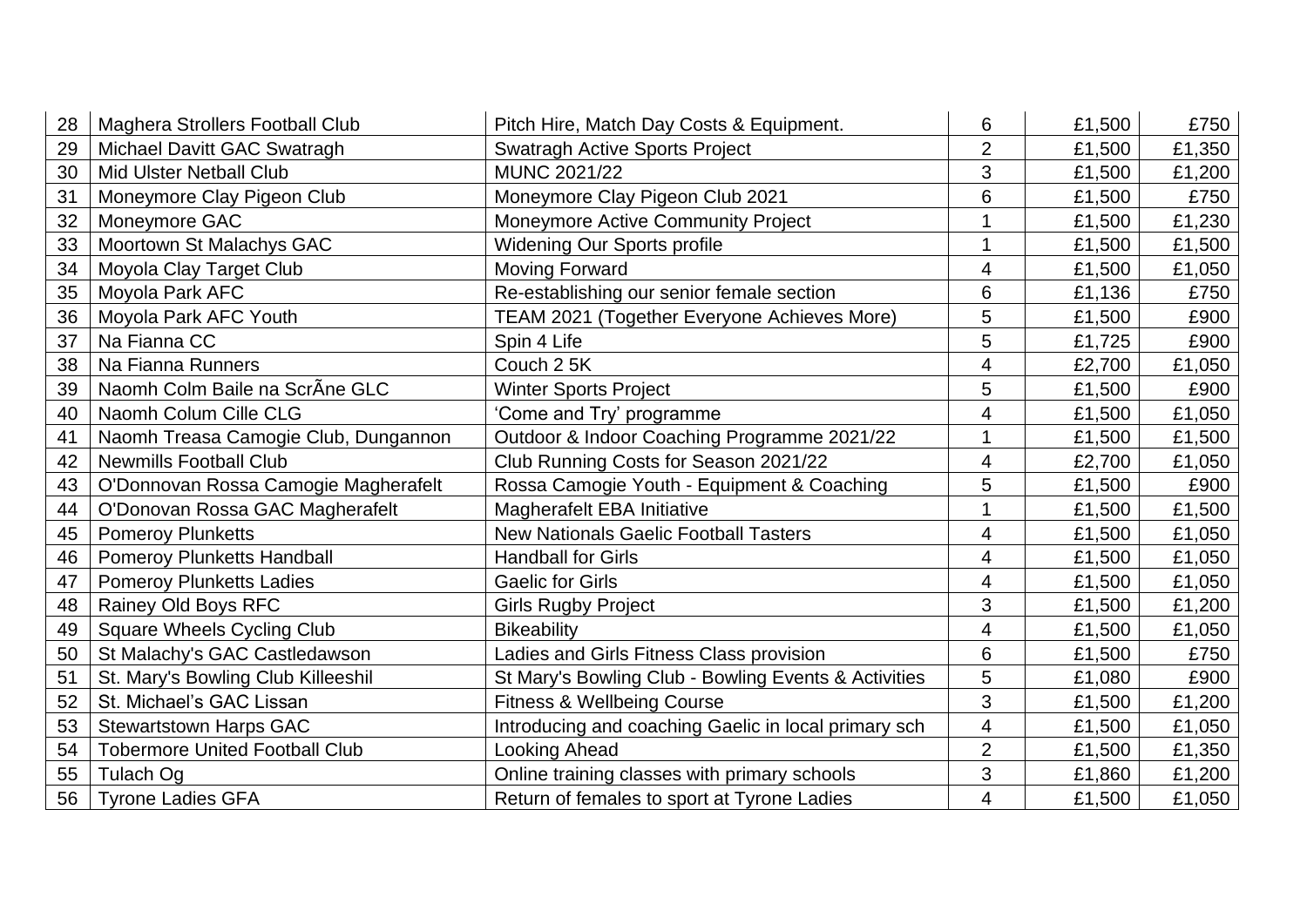| 57 | Watty Grahams CLG Girls Sport Programme<br><b>Watty Graham GAC</b> |                                                                                                                                     | £1,500                     | £1,050 $\parallel$ |
|----|--------------------------------------------------------------------|-------------------------------------------------------------------------------------------------------------------------------------|----------------------------|--------------------|
|    |                                                                    |                                                                                                                                     | Total                      | £62,084            |
|    |                                                                    | Overspend to be allocated £8,000 from sports<br>representative, £20,072 from sports capital &<br>remainder from CD Strategic £3,945 | <b>Budget</b><br>Overspend | £30,000<br>£32,084 |

### **Ineligible**

| CueBall Snooker Club Tobermore       | No GB affiliation            |
|--------------------------------------|------------------------------|
| Greenhill tug of war club            | Failed to meet minimum score |
| Leo's boys and girls tug of war club | Failed to meet minimum score |

The above grants will be referred to the festivals grant

| <b>Score</b> | <b>Band</b> | <b>Award</b>        |
|--------------|-------------|---------------------|
| $90+$        | 1           | £1,500              |
| 80-89        | 2           | £1,350              |
| 70-79        | 3           | £1,200              |
| 60-69        | 4           | £1,050              |
| 50-59        | 5           | £ 900               |
| 40-49        | 6           | £ 750               |
| 30-39        |             | $\mathbf{f}$<br>റെറ |

**Good Relations (Maximum £1,200)**